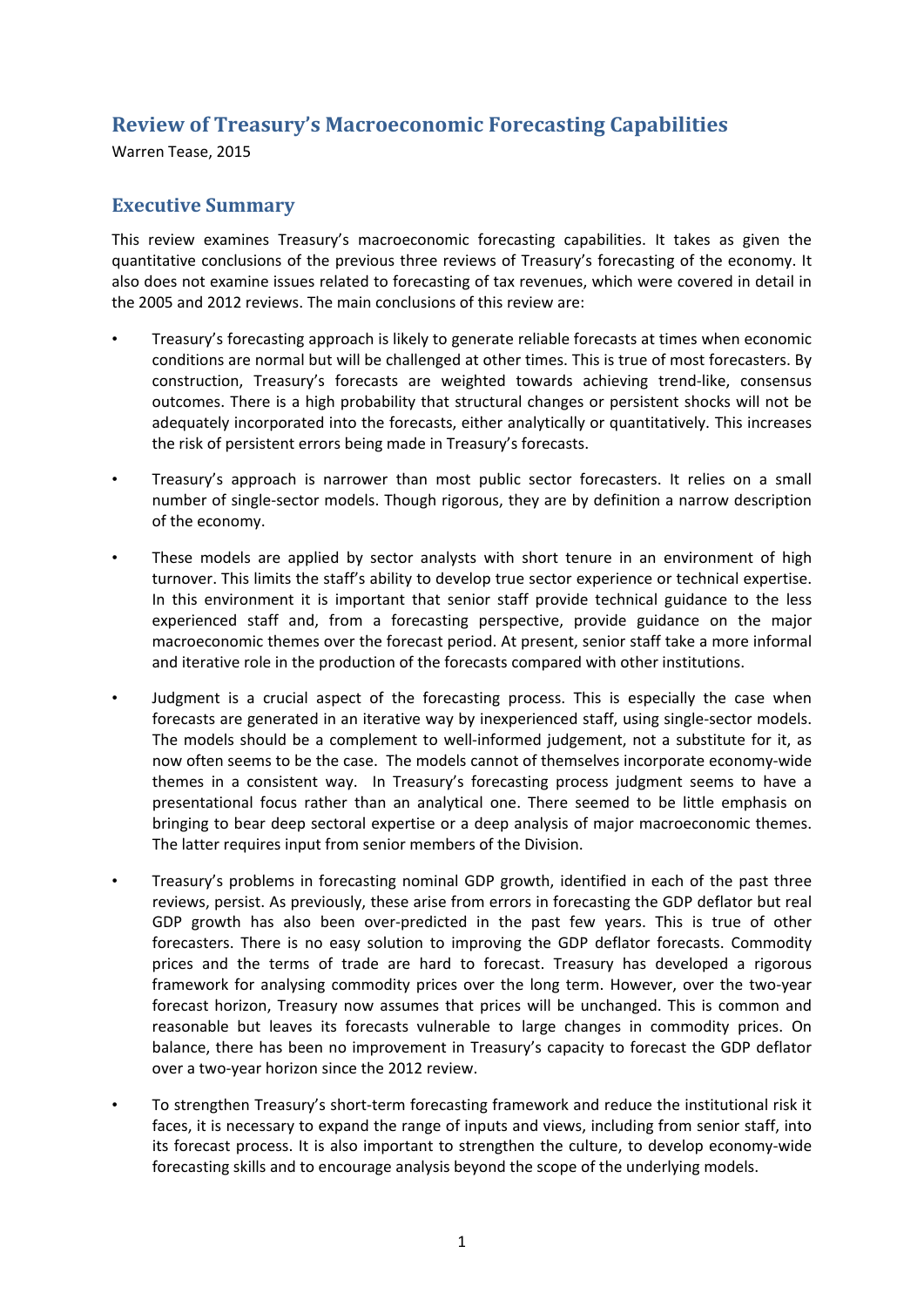• Previous reviews have highlighted the need for detailed scenario analysis to explore the risks around the forecasts. This is sensible and some scenarios have been published in the Budget papers. This review observes that MECD's capacity to conduct rigorous scenario analysis is limited by its narrow analytical framework, iterative forecast process and systems involved.

### **Issues**

#### **a. Staff**

During the course of discussions for this review a consistent theme emerged. That related to the technical capabilities of staff across all levels of seniority. Concerns were expressed about whether the sector analysts had the econometric and economic training to identify problems with the models currently in use and to further develop the modeling framework. Concerns were also expressed about the capacity of more senior staff to provide technical assistance to the sector analysts in this area given their other responsibilities. These issues were seen as a constraint on the ongoing development of the quantitative aspects of the forecasting process.

This review concludes that the skill level in the Division is sufficient to generate a credible set of forecasts using existing quantitative tools. However, there are two areas in which the Division will be challenged. The first is on the future development of quantitative tools and the introduction of an economy-wide model into the forecasting process. The second is adequately accounting for economy-wide shocks and events outside the scope of the single-sector models in the forecasts.

#### **b. Models**

The econometric models that underpin the sector forecasts are rigorous, theoretically sound and fit history reasonably well. They have been developed in Treasury over a number of years. When combined with the staff issues noted above, Treasury has an unusual reliance on one vehicle – the models -- to deliver its forecasts. This is an institutional risk if the models are not regularly audited and redeveloped. As a result, it is crucial that the models are audited on a regular basis and are improved or rebuilt if they are found to provide unreliable forecasts.

#### **c. Judgement and culture**

In applying judgment in Treasury much attention is focussed on producing a set of forecasts that is both internally consistent and consistent with how events had evolved since the last published Treasury forecasts. There seemed to be less emphasis on bringing to bear deep sectoral expertise or an assessment of major macroeconomic themes. This should be a role for more senior members of MECD.

#### **d. Systems**

Treasury's forecasting framework is built around spreadsheets maintained by the sector analysts and consolidated in larger and more elaborate spreadsheets (the NAFF spreadsheets) maintained by the National Accounts team. It is worth noting that several people highlighted strains in the NAFF spreadsheets. They entail significant linkage risks and seem to have regular errors. Their breakdown would considerably impede Treasury's forecasting capacity.

### **Recommendations**

#### **a. Broaden analytical inputs and contribution from senior staff**

Treasury should broaden the analytical inputs into its forecasting process in a number of ways: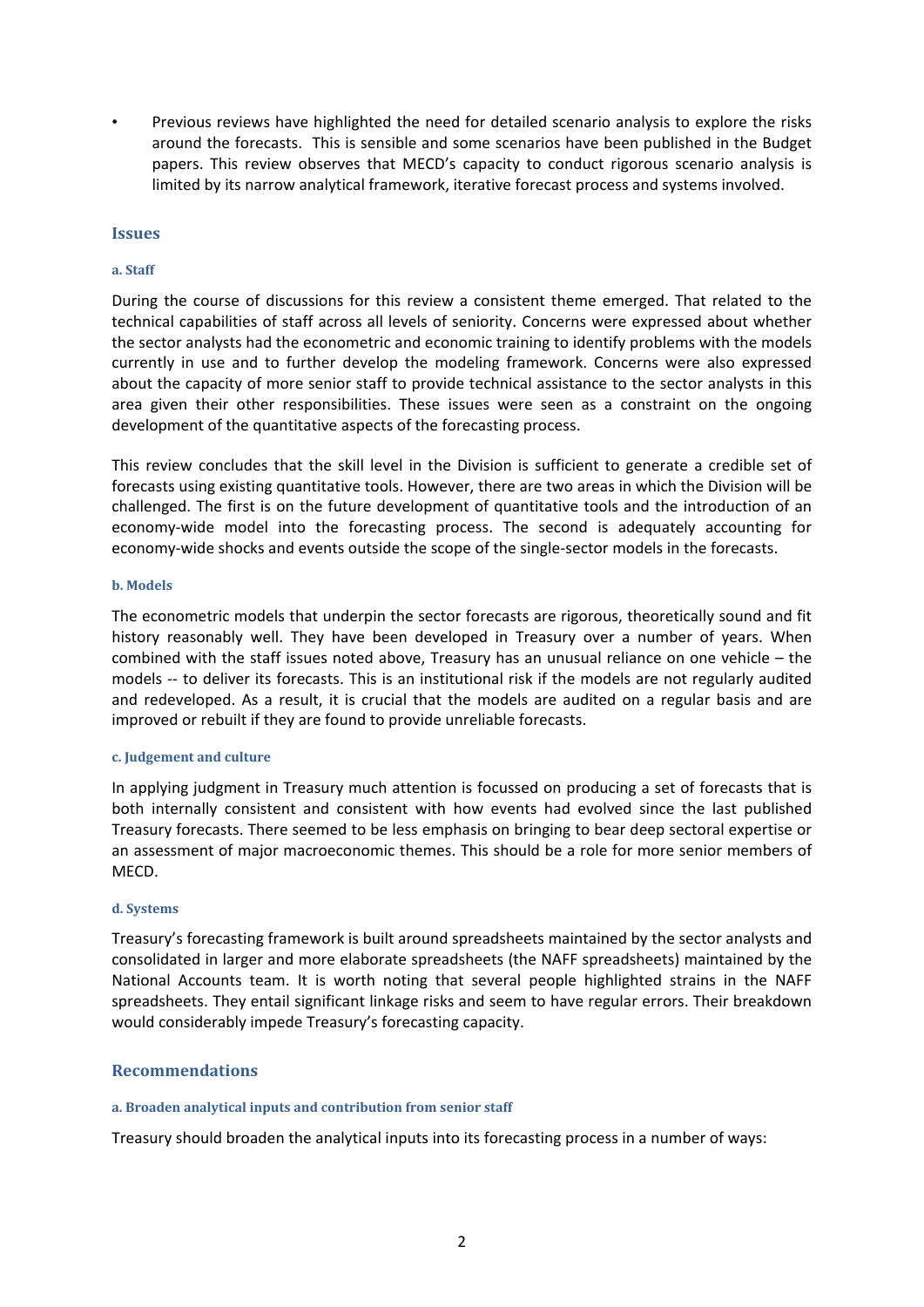- The 2012 review recommended embedding an economy-wide model into the process. This should be done. It would provide a broader focus of discussion and improve the Division's ability to incorporate economy-wide shocks appropriately in the forecasts. It would also enhance the productivity of MECD. It should not generate Treasury's forecasts but should be a means of identifying what are some of the key issues each forecast round;
- Other analytical forecasting techniques should also be developed. These include examining more closely the leading indicator properties of the partial data and developing a small VAR of the Australian economy;
- Develop nowcasts of the economy to reduce the uncertainty around the starting point of Treasury's forecasts;
- Broaden the role of international developments in the forecasts by embedding IOU more effectively into the forecast round;
- A feature of Treasury's forecasts is the limited role for financial variables to drive the cycle. Introducing an economy-wide model or some of the time series models mentioned above would go some way to resolving this issue. Financial variables are more rigorously embedded in them. That said most models fail to capture the full complexity of the role of finance in the economy. Further analytical work on the issue should be conducted.

The forecasting process could also be enhanced by greater scrutiny by a wider range of senior staff across the Group. At this stage forecasts are prepared by MECD and then presented to the Executive. It would be worthwhile drawing on the experience and expertise of senior members of MMPD or other Divisions in the preliminary discussions of the major macroeconomic themes that are likely to be relevant over the forecast horizon. This would sharpen the contribution of judgment in the forecasting process and greatly assist the less-experienced staff.

#### **b. Improving judgment and analysing atypical events**

Judgment needs to be applied in a more rigorous way, focusing on issues that may have a substantive impact on the forecasts rather than being weighted toward technical or presentational issues. This can be achieved in a number of ways: more vigorous discussion of the risks around the exogenous assumptions underpinning the forecasts needs to be held at the start of the forecast round; more focus should also be given to issues that may be atypical or beyond the scope of the single-sector models to capture; questions about whether the economy will converge on the longrun projections over the two-year forecast period should be debated vigorously to prevent the short-term forecasts from being anchored by the long-run projections; and Treasury should commit more time to monitoring financial risks around the outlook by examining a range of high-frequency market data that typically signal some stresses in financial markets as well as monitoring lowfrequency financial developments such as the evolution and quality of private sector balance sheets and financial decisions.

#### **c. Staff**

The number of staff in the Division is adequate to fulfil its forecasting and other tasks. However, if it is decided to embed an economy-wide model more fully in the forecast process and to develop time series or leading indicator models to broaden the range of inputs in the process it will be necessary to draw on staff members with strong econometric and macro skills or add an additional staff member with those skills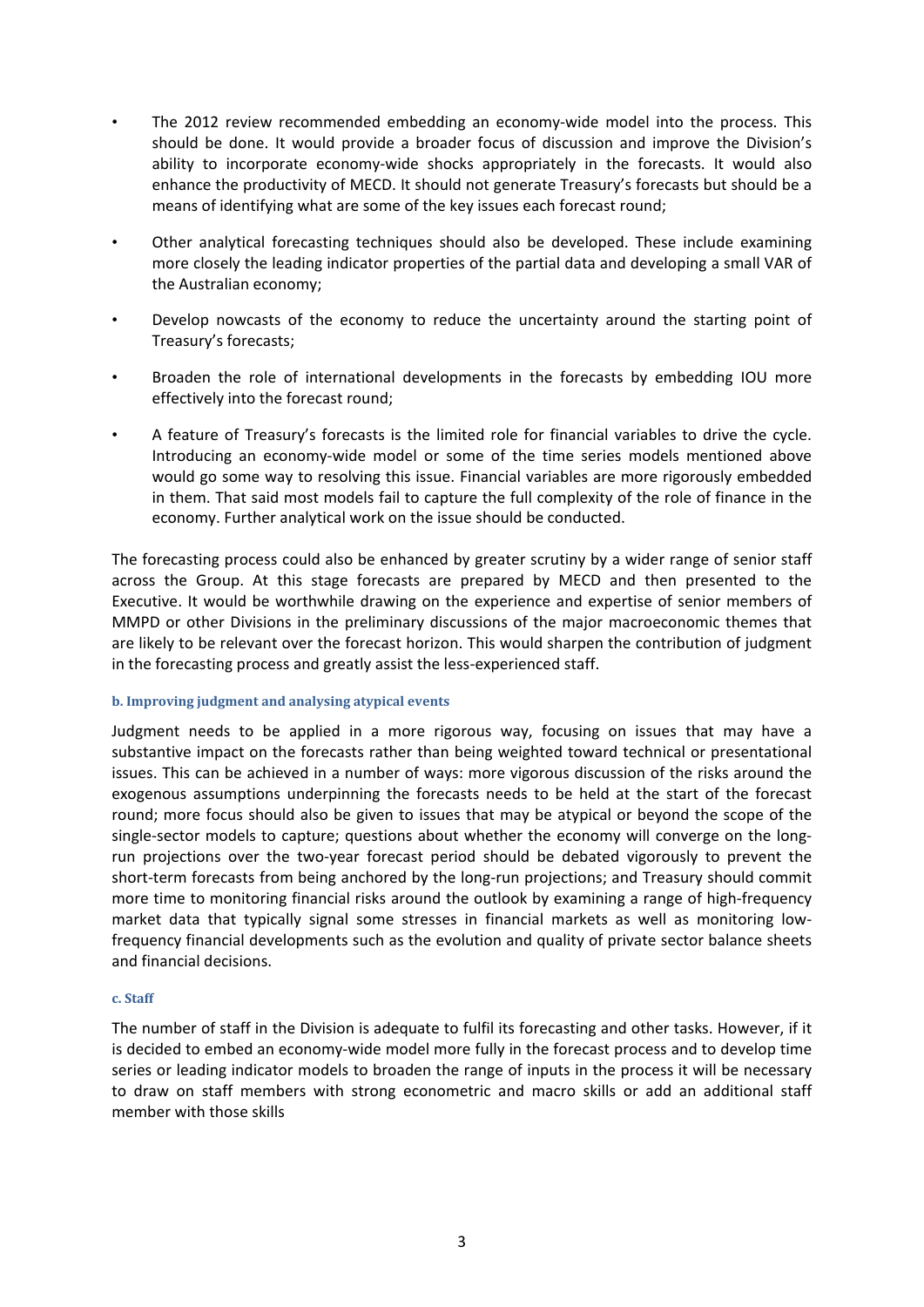Ideally a small team would be set up in MECD to manage the quantitative aspects of the forecasts. It would consist of a senior person with strong econometric and macro skills, working with a technically strong sector analyst and perhaps a graduate.

This team would be responsible for generating the forecasts using the model and also leading any scenario analysis conducted by the Division. It would also develop a broader suite of time series and leading indicator models, work with the sector analysts on their single-sector models and, on a regular basis, audit the forecasting performance of those models.

If an objective of staff development in the Division is to produce people with sound long-term macro judgment then management of the staff of MECD should be more structured. Ideally, The Division should be structured to ensure that there are a number of analysts who have worked on a range of Australian sectors before analysing and forecasting the whole economy. Staff with strong technical skills should be given the opportunity to work in the quantitative unit recommended above.

#### **c. Systems**

As the NAFF spreadsheets are crucial to the process Treasury should investigate whether in fact they have become too large, complex and possibly unstable. Treasury should also explore whether the National Accounts team's suggestion of migrating the NAFF spreadsheets to EViews is feasible.

#### **d. Presentational material**

If the recommendations about models, staff and systems are followed then MECD's capacity to run a range of economic scenarios would be significantly enhanced.

The Budget papers could also be enhanced by extending the discussion of the risks around the outlook. An addition that could be made would be to examine how the Budget outcomes would vary if Consensus rather than Treasury forecasts were achieved. An advantage of doing this would be to illustrate how the Budget might look if the views of external parties were applied rather than Treasury's.

Alternatively, forecasts based on the range of Consensus commodity price forecasts could also be presented.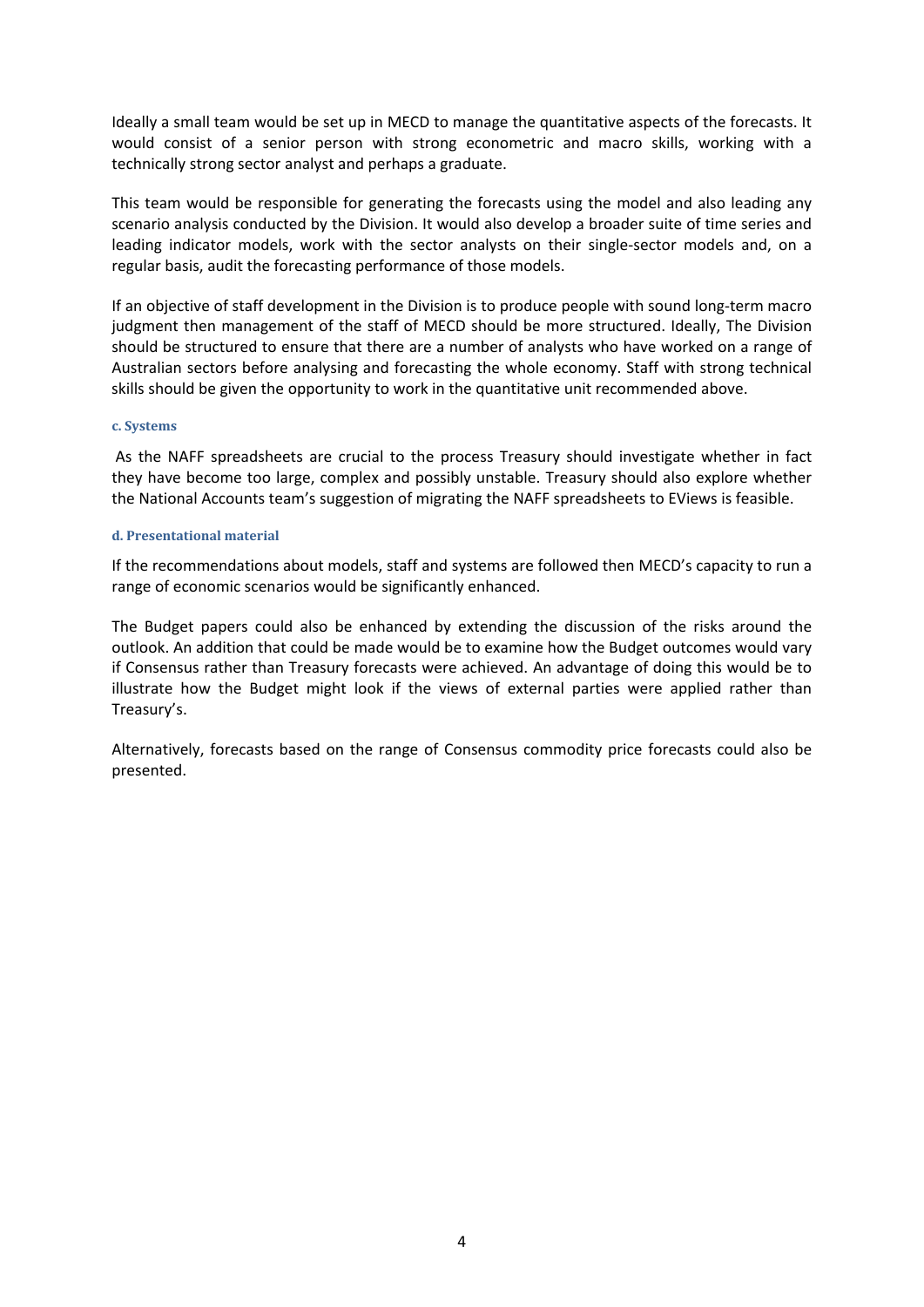# **Review of Treasury's Macroeconomic Forecasting Capabilities**

# **Introduction**

Treasury has undertaken three reviews of its forecasting performance since 2002<sup>[1](#page-4-0)</sup>. Each review measured the performance of Treasury forecasts relative to outcomes and other forecasters. The conclusions of each review were consistent. Treasury's forecasts of macroeconomic variables were: unbiased over the full sample from the early 1990s; mostly as good as other forecasters or naïve trend-following models over that period; and were superior for real over nominal variables. Nonetheless, it is evident that over this period the forecasts were punctuated by persistent and sometimes large errors over horizons relevant to policy-makers and advisers. This was true of other forecasters. These errors occurred when there were persistent shocks to the economy – the upswing in commodity prices and their subsequent fall – and at turning points in the economy. Treasury's difficulty in forecasting nominal variables, as a result of errors in forecasting the GDP deflator, has been a persistent problem. It continues today.

This review does not intend to revisit Treasury's forecasting track record so soon after the 2012 review nor consider aspects of the forecasting of tax revenues. However, for completeness an update of some of the more important charts from the 2012 review appears in Appendix 1. They support the conclusions of other reviews. Treasury forecasts do not do well when there are persistent shocks to the economy. Real GDP growth has been overestimated in each of the past five years. Nor do they forecast the GDP deflator well. Budget forecasts over-predicted the deflator in four of the past five years. On balance, this has meant a persistent overestimate of nominal GDP growth over that period.

This review will focus on measures that may enhance the performance of Treasury's macroeconomic forecasts and improve the efficiency of the process. It is based on discussions with colleagues in MECD, MMPD and TAD, observations made during one forecasting round and a review of internal and published Treasury documents<sup>[2](#page-4-1)</sup>. Other material published by central bank and finance ministries was also reviewed.

Each previous review provided recommendations to improve Treasury's macroeconomic and tax revenue forecasting and to increase the discussion of forecast uncertainties and errors in the Budget papers. These recommendations have tightened the relationship between forecasters of the macroeconomy and forecasters of tax revenue within Treasury. They have also increased the focus on forecasting the income-side of the economy. The recommendations have also led to an expanded discussion of forecast errors and alternative scenarios in the Budget papers.

During this exercise it became apparent that the capacity of MECD to produce reliable forecasts, be nimble in response to changes in the economic outlook and meet other objectives was closely intertwined. Thus, while the recommendations of the review focus on improving the forecasting capacity of the Division they do so in a way that should enhance its flexibility and efficiency.

**Treasury's approach is likely to generate reliable forecasts at times when economic conditions are normal but will be challenged at other times. By construction Treasury's forecasts are weighted towards achieving trend-like, consensus outcomes. This increases the risk of persistent errors being made in Treasury's forecasts. Errors at turning points are almost inevitable.** 

<span id="page-4-1"></span>

<span id="page-4-0"></span><sup>&</sup>lt;sup>1</sup> Reviews were conducted in 2002, 2005 and 2012.<br><sup>2</sup> I am grateful to colleagues for their time and candour. Angelia Grant and Brenton Goldsworthy were particularly helpful in organising the process as well as providing useful insights into Treasury forecasting.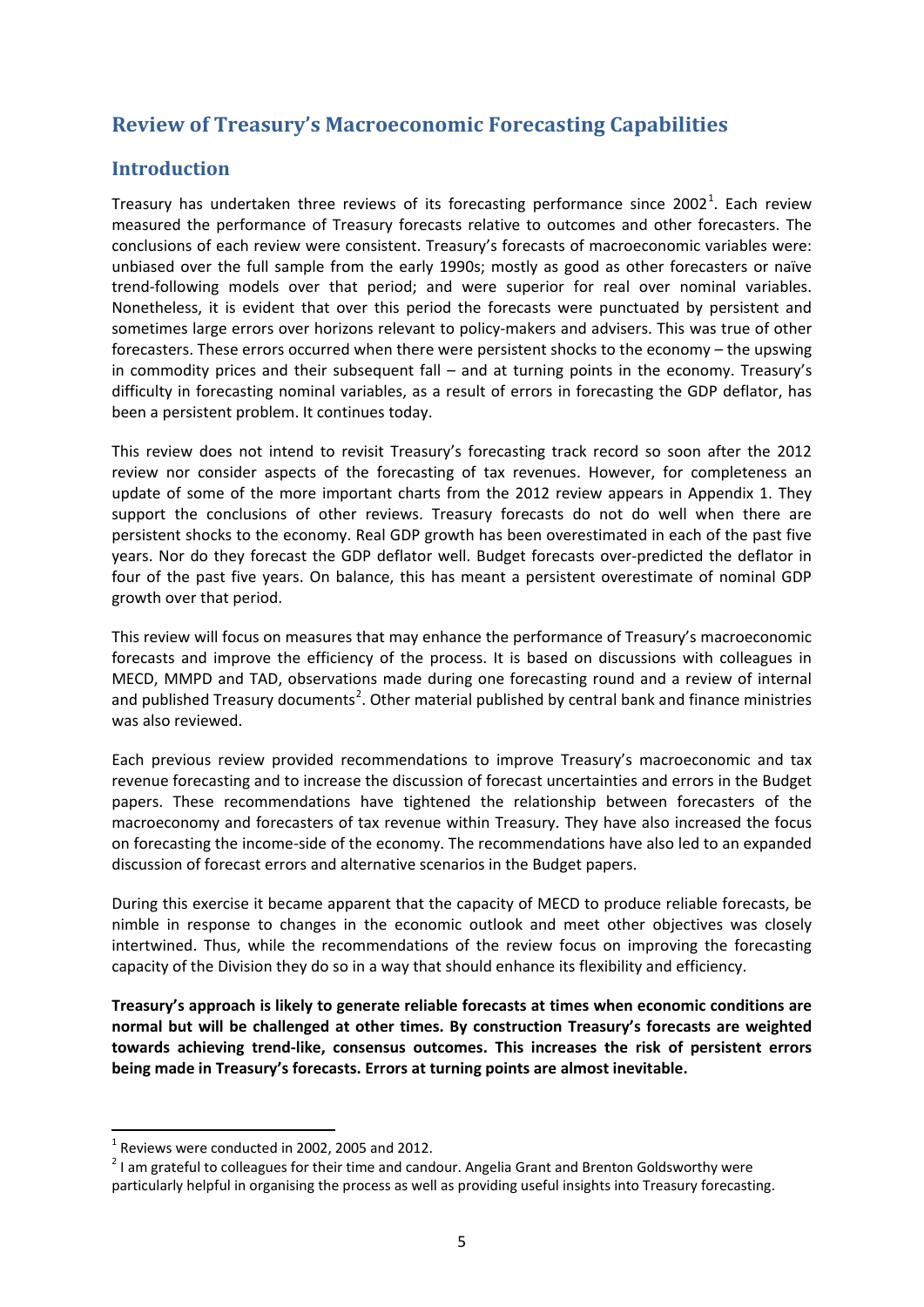**Treasury's approach is narrower than most public sector forecasters. It has become reliant on a small number of single-sector models. This reliance is not a problem in itself. The models provide a sound base for forecasting. They are rigorous and fit history well. But they are applied by less experienced staff in an environment of high staff turnover and short tenure. This is an institutional risk. The models should be a complement to well-informed judgement, not a substitute for it, as now often seems to be the case.** 

**To strengthen Treasury's short-term forecasting framework and reduce the institutional risk it faces, it is therefore necessary to expand the range of inputs and views, including from senior staff, into its forecast process. It is also important to strengthen the culture, to develop economywide forecasting skills and to encourage analysis beyond the scope of the underlying models.** 

# **1. Forecasting in the Treasury**

Forecasts by public sector organisations perform a number of roles. For Treasury they frame Government Budget and other policy discussions, identify emerging themes or risks in the economy and inform the public and media about the likely path of the economy. Practitioners are very forgiving of forecast errors as they understand the difficulty of predicting the future. However, public sector forecasters are held to a higher standard by the public, media and other users of forecasts. For that reason accuracy is important. Large or persistent errors can undermine the credibility of a forecaster and its policy advice. It is probably no coincidence that many public sector organisations have commissioned reviews of their forecasting in recent years following the forecast errors around the 2008 financial crisis and its aftermath<sup>[3](#page-5-0)</sup>.

A review of the forecasting approaches of other public sector organisations shows that their forecasts are dependent on some combination of economy-wide models, time-series techniques, single-sector models, input from sector analysts and judgment applied during the early stages of the forecasting process and sometimes afterwards by senior policy makers<sup>[4](#page-5-1)</sup>. The weight given to each of these inputs varies across institutions and often over time within the same institution.

To the extent that a consensus exists about best forecasting practice it is that an economy-wide model should form the core of the process and that a variety of other inputs should complement it. This is because a system-wide model more effectively captures the inter-linkages in the economy. It is also acknowledged that most approaches, including models, produce inaccurate forecasts so drawing on a range of inputs may help triangulate a better outcome<sup>[5](#page-5-2)</sup>. In practice, the economy-wide model provides the first pass through of the exogenous influences over the forecast period<sup>[6](#page-5-3)</sup>. This is then augmented by the expertise of sector analysts, other short-term models and judgement of senior policy makers to generate the final forecasts. Utilising a model also brings efficiency gains to an organisation by making it easier to run a range of analytically rigorous scenarios. This is relevant to the day-to-day work of MECD.

<span id="page-5-0"></span><sup>&</sup>lt;sup>3</sup> The Bank of England has reviewed its forecasting process, see Stockton (2012) and Burgess et.al. (2013). The Reserve Bank of Australia conducted a similar review in 2014 and the NZ Treasury conducted a review in 2007 (Schoefisch (2007)) and is again looking at its forecasting process. The Bank of Canada extended its model suite to enhance its process, Gervais and Gosselin (2014).

<span id="page-5-1"></span> $4$  See Appendix 2.

<span id="page-5-2"></span><sup>&</sup>lt;sup>5</sup> The Bank of England is perhaps most explicit in its strong desire to have a range of models and inputs into its forecasting process, Burgess et.al. (2013). See also Pagan and Roberston (2004). Similarly the Bank of Canada highlights the need for multiple approaches as "no one model can answer all questions. Using multiple models is one of the Bank's strategies to deal with economic uncertainty", Gervais and Gosselin (2014) pg 1.  $6$  Burgess et.al. (2103), Pagan and Robertson (2004).

<span id="page-5-3"></span>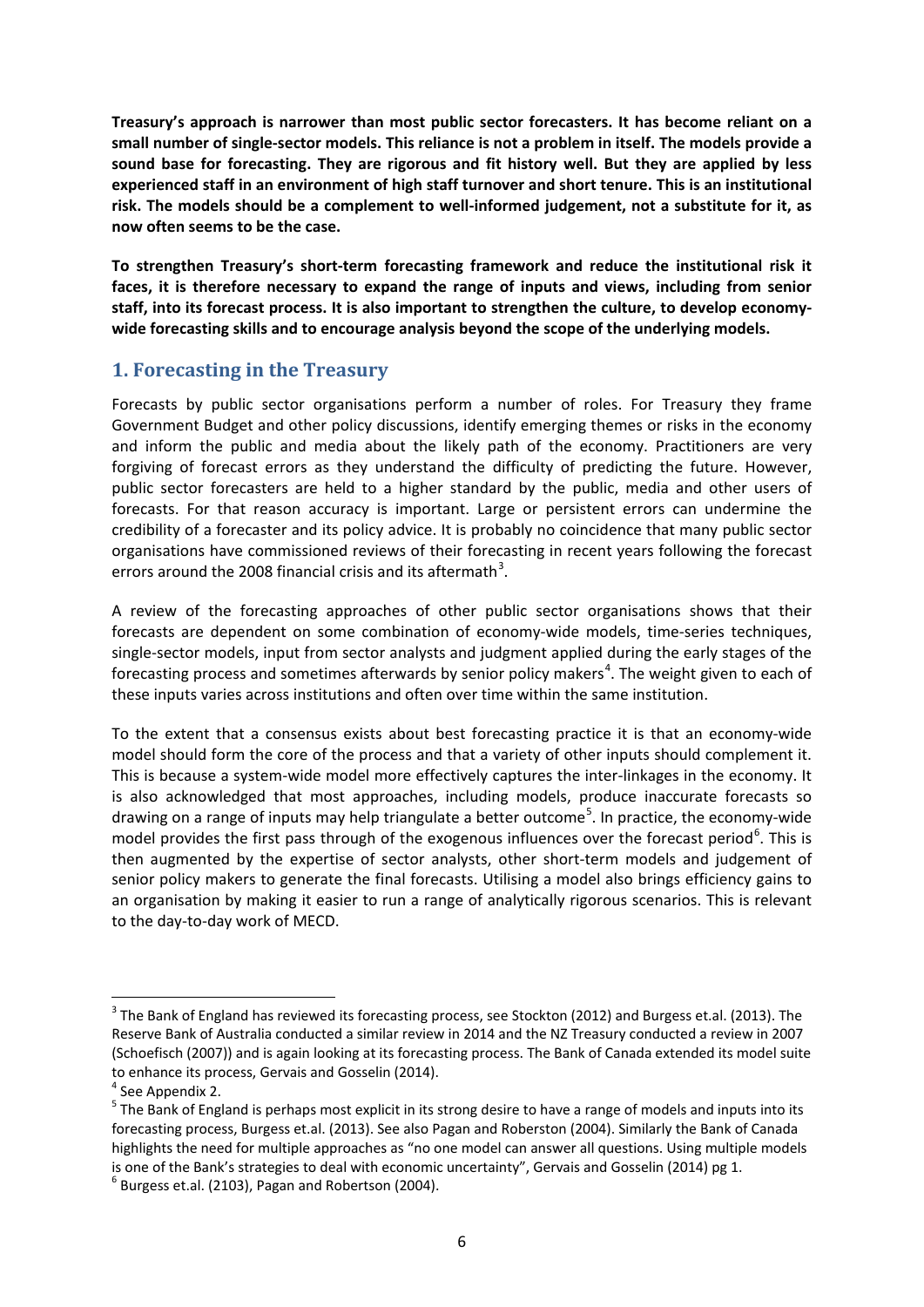**Treasury's forecasting framework is more one dimensional than this. When combined with staffing and resourcing constraints discussed below this creates an institutional risk for Treasury should economic circumstances change or shocks occur beyond its relatively narrow forecasting approach.** The RBA's sectoral approach is similar to Treasury's but it can draw on models developed in its Economic Group to enrich the forecasting process.

Treasury's approach to its short-term (the next two years) forecasting is based around single-sector models of various aspects of the economy augmented by input from sector analysts. This input may include information provided by partial or leading indicators, business surveys and liaison. Most of the expenditure components of GDP are modelled explicitly as are some income components. Forecasts for some bulk commodity exports are built from liaison with BREE and bottom-up analysis from large resource companies. Forecasts for most components of business investment are derived from the ABS Capital Expenditure (Capex) survey or reports on large-scale mining investment projects. The sector forecasts are combined by the National Accounts team in the NAFF spread sheet. The National Accounts team is also responsible for constructing the income-side forecasts from the inputs of sector analysts and their own construction of various measures of profits. Judgment is applied at each stage of the process: by the sector analysts after the models have been run; by senior members of the Division; and by the NAFF team when all the forecasts are combined to produce an economy-wide outcome.

The forecasting round begins with the release of the quarterly national accounts. Key commodity price, exchange rate and interest rate assumptions are set and forecasts for Australia's major trading partners are provided by the International Outlook Unit. Sector analysts then run their models. In applying judgment to the models attention is paid to the recent performance of the models and also their forecasts relative to previous forecasting rounds. These initial forecasts are subject to internal peer review at sector meetings and externally at various Joint Economic Forecasting Group (JEFG) sub-committee meetings. This produces an iterative process as initial forecasts are adjusted in response to these discussions and consistency checks by the NAFF team and Division management. A final set of forecasts is constructed for review at the full JEFG meeting before they are presented to the Executive.

The econometric models that underpin the sector forecasts are rigorous, theoretically sound and mostly fit history reasonably well. Most are error correction models (ECMs). As such they incorporate desirable long-run theoretical properties while also including short-run dynamics that are relevant for the forecast horizon. They have been developed in Treasury over a number of years.

Treasury has also introduced a set of medium-term forecasts that assume that the economy will adjust to close any output gap in the five years following the end of the two-year short-term forecast horizon. These are based on internal estimates of the output gap and potential GDP growth. When first published they implied real GDP growth of 3-1/2 % over the medium-term horizon. This approach is similar to that of the Office for Budget Responsibility (OBR) in the UK<sup>[7](#page-6-0)</sup>. The OBR starts with an estimate of the output gap and then assumes that the economy and monetary policy will adjust to close the output gap over the medium term. The OBR's assessment of the path of adjustment appears to be less mechanical than Treasury's current approach. It includes an assessment of the current factors driving the economy and "current influences that might suggest a path *[to potential]* different to historical experience"<sup>[8](#page-6-1)</sup>.

One aspect of Treasury's forecasting methodology should be highlighted. **By construction, Treasury's forecasts are biased toward achieving trend-like, consensus outcomes.** Forecasts will be

<span id="page-6-0"></span> $<sup>7</sup>$  OBR (2011).</sup>

<span id="page-6-1"></span> $8$  OBR (2011) pg. 22. Italics added.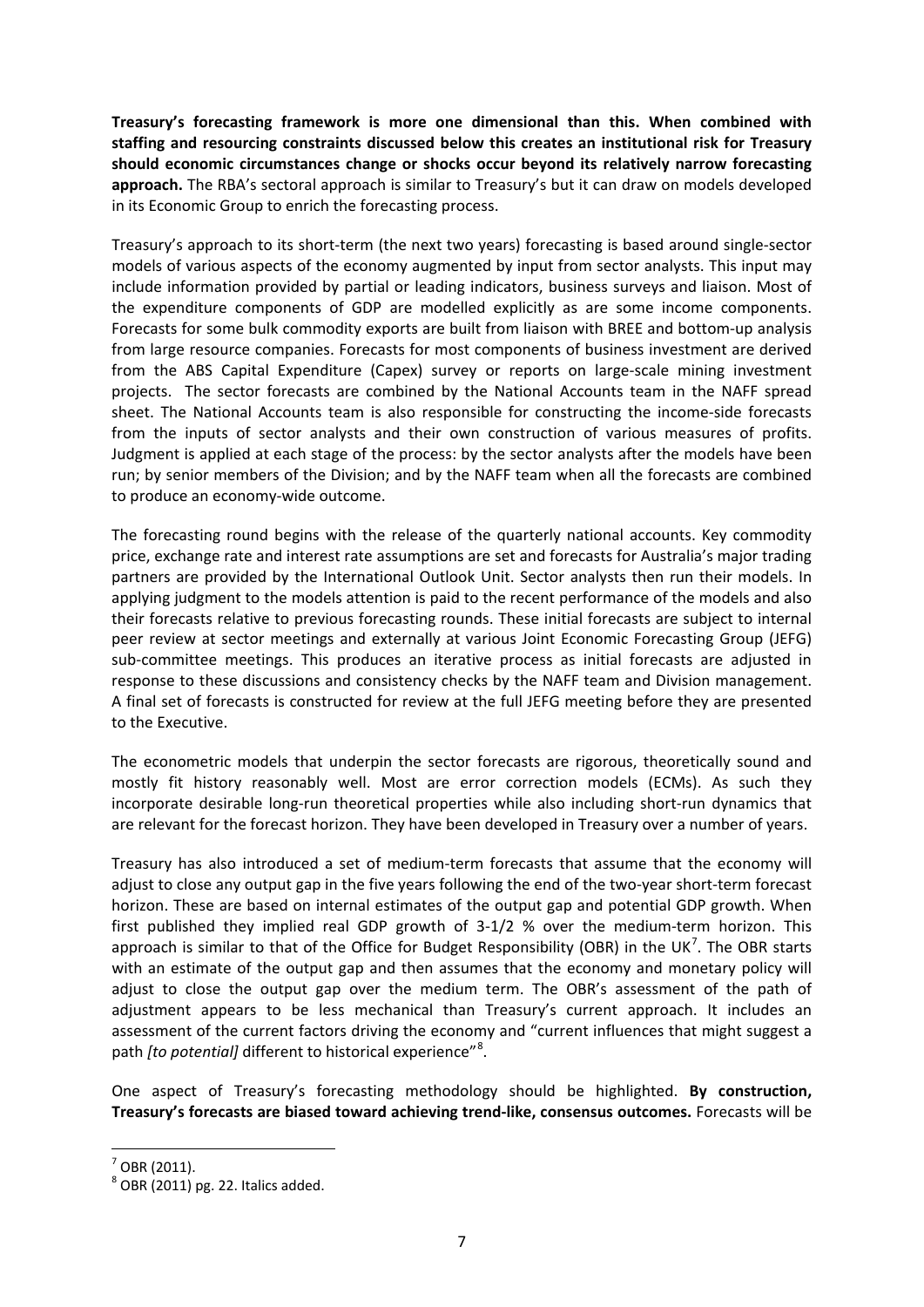above or below trend depending on starting conditions and the degree of judgment applied. This follows from a number of practices.

For a small, open economy like Australia persistent and short-term deviations from trend are likely to be driven by global economic shocks, large changes in commodity prices or from the financial sector. Other factors could also be important but these three factors encompass much of Australia's experience with shocks. Treasury's Australian forecasts are underpinned by global growth forecasts that are close to international agencies and consensus. From time to time different forecasts are assumed, such as the recent below-consensus view on China. But typically, these differences are not large enough to alter the shape of the domestic forecasts. Moreover, the channels of influence from the global economy into Australian forecasts are limited to enter via major trading partner growth. Commodity prices are now also assumed to be unchanged over the two-year forecast horizon. Financial factors also play a limited role in the forecasting process, both within the empirical models and in the application of judgment.

With these assumptions in place it is difficult to produce a forecast that is significantly different from trend in the absence of a large change in the consensus on global growth, commodity prices and financial parameters between each forecast round. Moreover, given their nature, the errorcorrection models used by the sector analysts have a pull to trend that will complement the above practices.

# **2. Issues**

The quality of Treasury's forecasts rests heavily on the interaction of sector analysts, their models and the application of judgment applied during the forecasting process. Given the relatively narrow base of Treasury's forecasting process it is important that this interaction works effectively as possible.

### **a. Staff and Governance**

During the course of discussions for this review a consistent theme emerged. That related to the technical capabilities of staff across all levels of seniority. Concerns were expressed about whether the sector analysts had the econometric and economic training to identify problems with the models currently in use and to further develop the modeling framework. Concerns were also expressed about the capacity of more senior staff to provide technical assistance to the sector analysts in this area given their other responsibilities. These issues were seen as a constraint on the ongoing development of the quantitative aspects of the forecasting process. It was observed that the limited use of AUS-M by the Division may reflect skills gaps in the Division.

The review observes that there is a wide range of technical skills in the Division across all levels of seniority. In response MECD has implemented an impressive training program for new entrants into the Division to provide them with the skills required to make them proficient in their roles. This helps bring staff up to a skill level needed to perform the day-to-day aspects of their roles and to generate forecasts with the existing set of quantitative tools. However, it may not be sufficient to allow them to expand on that set of tools or to apply well-rounded macro views to their forecasts.

Skill levels in other areas such as the analysis, interpretation and reporting of economic developments are very high and appropriate for the forecasting capacity.

Ongoing development of technical skills would be desirable. The Division's commitment of resources to an internal training program is an example of this as it its willingness to encourage further study. On that score one member of staff has just returned from PhD studies while another is about to do a PhD.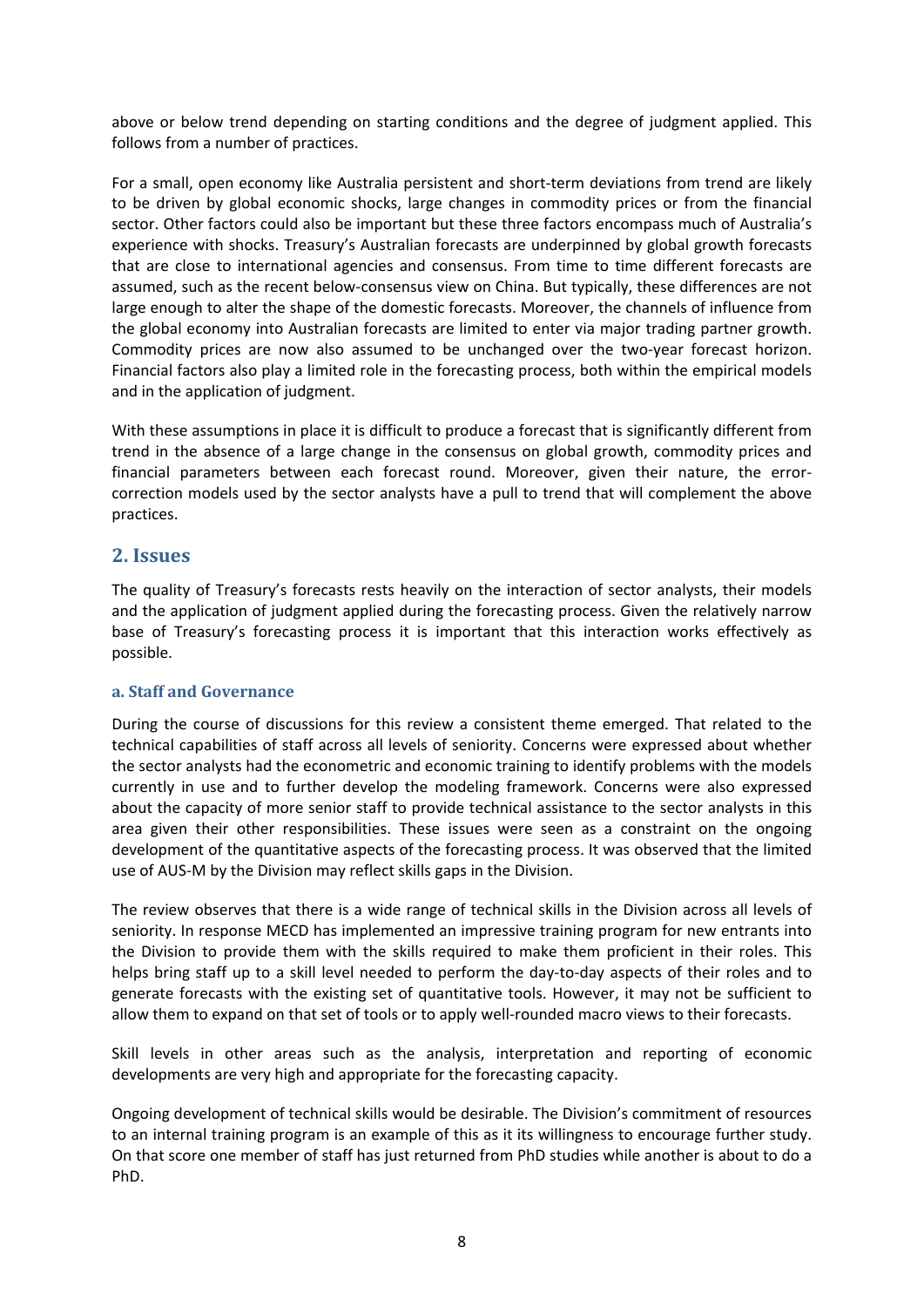**This review concludes that the skill level in the Division is sufficient to generate a credible set of forecasts using existing quantitative tools. However, there are two areas in which the Division will be challenged. The first is on the future development of quantitative tools and the introduction of an economy-wide model into the forecasting process. The second is adequately accounting for economy-wide shocks and events outside the scope of the single-sector models into the forecasts. These issues will be considered later in the sections on models and judgment.**

In addition to these concerns about the level of quantitative skills, the high turnover and short tenure of less experienced staff is an issue. This places an added responsibility on senior staff to ensure that broader macro issues are being accounted for appropriately in the forecasts. The review notes that senior staff seem to have a more informal and iterative role in the forecasting process than at other institutions. It should be noted that this conclusion was derived from interviews and observations during one forecasting round that was not particularly contentious. Therefore, it should be acknowledged that it may not extend more generally. Treasury's approach is designed to give sector analysts responsibility for their forecasts while ensuring that more senior staff can shape the outcome. It is important that when balancing these objectives, Treasury ensures that the macroeconomic expertise and judgment of senior staff remains a critical element of the process.

A key feature of Treasury's forecasting process is the heavy reliance on less experienced staff to generate the forecasts. The sector forecasts are generated by sector analysts, running a variety of single-sector models. A feature of MECD staff at this level is their short tenure and high turnover. The sector analysts are engaged and keen to produce good analysis and forecasts. However, with some exceptions, few are experts on their sectors and, under current staffing arrangements, are unlikely to develop deep expertise. One outcome of this is a heavy reliance on the estimated models in the generation of forecasts. Deep sector expertise is not widely applied to assess whether the forecast outcomes of the models are providing a reliable guide to the future. To the extent that judgment is applied it is either for presentational reasons – to keep forecasts consistent with previous forecasting rounds or to smooth the profile – or technical to smooth out the impact of recent "misses" by the model. That said, the forecast documentation and sector meetings reveal a high degree of transparency about how judgment is applied. This is desirable.

Also, again with exceptions, the sector analysts are not as technically proficient as the developer of the underlying models. When combined with the often limited sector experience this means that it is very difficult for them to assess whether it is appropriate to rely on the models' forecasts or adjust them for factors that are specific to their sector. It also means that it is difficult to come to strong conclusions about the causes of any forecast errors in the models and whether the models need to be reworked or changed. Ongoing model development and improvements are therefore limited, again with some exceptions.

Under these circumstances it is important for senior staff in the Division to provide strong support to the sector analysts in a number of ways. The first is assisting them in the development of their technical and skills and the development of their models. The second is to provide clear guidance on what are likely to be some of the major economic themes over the forecast horizon (see discussion of judgment below).

**Under current arrangements it is difficult for all analysts to gain sufficient experience to develop the ability to produce well-rounded, macro views on the outlook or to challenge the results of the empirical models. To the extent that judgment is a key input to good forecasting practice then this is a limitation. This is not necessarily a question of skills or ability; rather it is about staff turnover and their development.**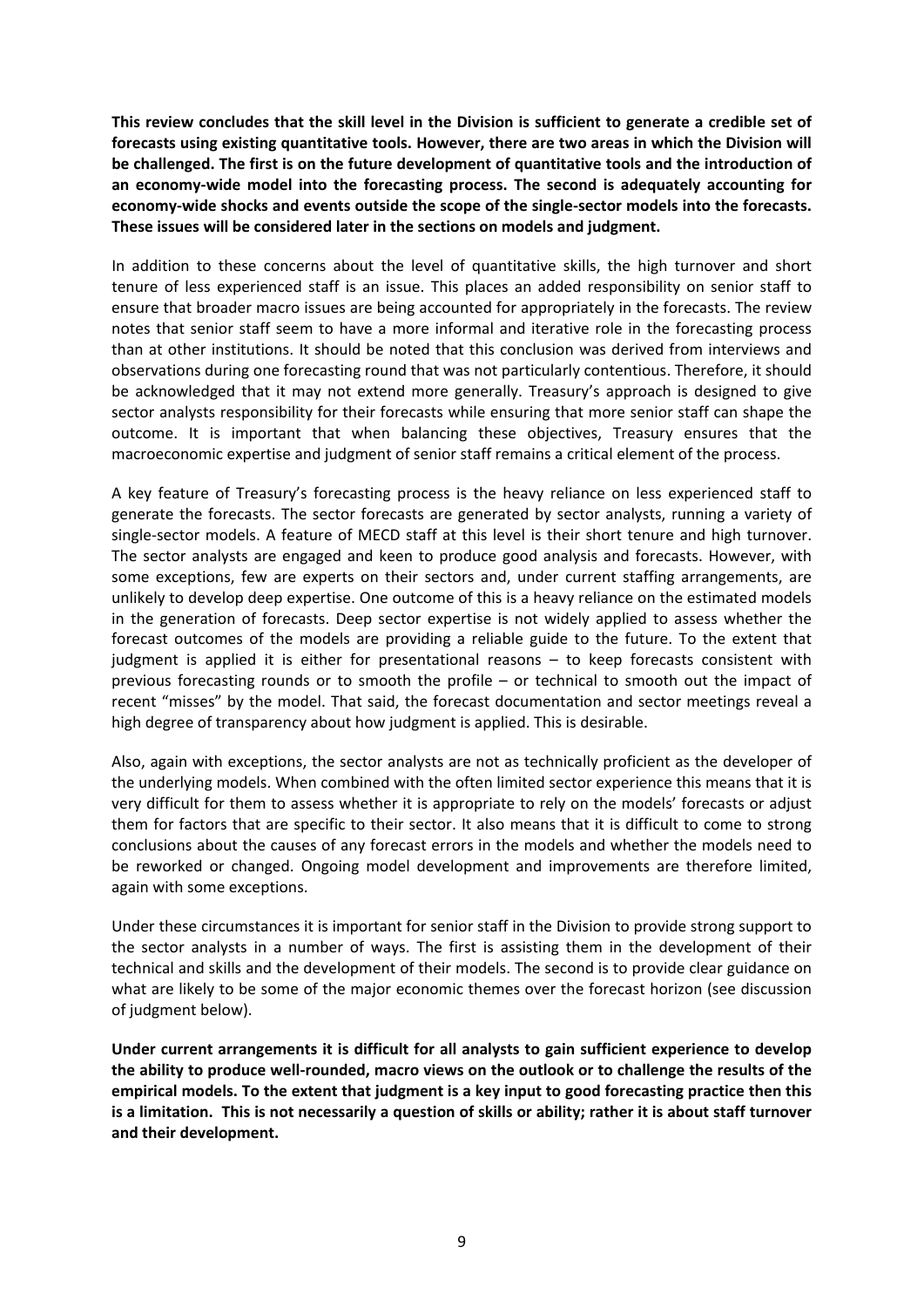### **b. Models**

As a result of the above, the various models have become the key driving influence of Treasury's forecasts. As noted, they are rigorous, fit history well and have many desirable theoretical and empirical characteristics.

But models have their limitations, especially when conditions or economic behaviour change. **When combined with the staff issues noted above, Treasury has an unusual reliance on one vehicle – the models -- to deliver its forecasts. As a result, it is crucial that the models are audited on a regular basis and are improved or rebuilt if they are found to provide unreliable forecasts.** To some extent this is happening. As noted, the forecast documents clearly differentiate between the models' forecasts and judgments applied. This is necessary to establish the track record of the models. However, it is not clear how rigorously and frequently this analysis is done. It is also not clear how model redevelopment is organised. Some new work has been done on producing disaggregated inflation forecasts. However, other model improvements seem to be much more limited. This was attributed to both time constraints and skill gaps in the Division.

This review cannot judge the forecast accuracy of the models. It would note, however, that many of the models require technical adjustments to improve their historical fit. Some of these adjustments were the logical use of dummy variables to account for unusual events but some models also need (sometimes multiple) time trends to fit history. This need not impede or improve their forecasting ability. The sector analysts did not seem to have a strong view on this. However, the need to apply these adjustments does highlight that the reliability of models does change over time. It emphasises the need for closer scrutiny of them by suitably skilled staff.

While not wishing to get into the details of underlying models in this document it is worth giving a number of examples. One is the model for household consumption. To fit history it is necessary to include a "time-varying constant". This was introduced to account for the significant over-prediction of consumption from the mid-2000s onwards. It is posited that it may capture demographic influences. It improves the historical fit but it occupies considerable time in the discussion of the outlook as it is not clear to users what behaviour it is capturing. Also, in some wage models the constant term provides most of the information about the forecast profile of wage growth. This may reflect the historical stability of the series that is forecasted, the wage price index. While not wrong, these points highlight some of the tensions of almost solely relying on models as the driver of forecasts.

Another feature of the models is the small and narrow role that financial variables play in driving them. This is common to many single-equation models. They often fail to have a meaningful role for financial variables or fail to capture the complexity of the interaction between finance and the economy. In the current suite of models financial variables enter via the exchange rate in trade and price equations, interest rates in dwelling investment and wealth in private consumption. However, the role of interest rates in dwelling investment is small. And, from a forecasting perspective, the role of wealth in private consumption is tangential as it is just assumed to grow at trend. In effect, the sector specialist is simply adding another trend to the model over the forecast horizon.

### **c. Judgment and culture**

Judgment is a crucial aspect of the forecasting process. This is especially the case when forecasts are generated by single-sector models. By their nature they cannot of themselves incorporate economywide themes in a consistent way. It is also true at times when behaviour is changing or when the economy is being driven by events outside either the historical period over which models were estimated or beyond their limited scope. These are the times when Treasury's forecasts have erred in the past.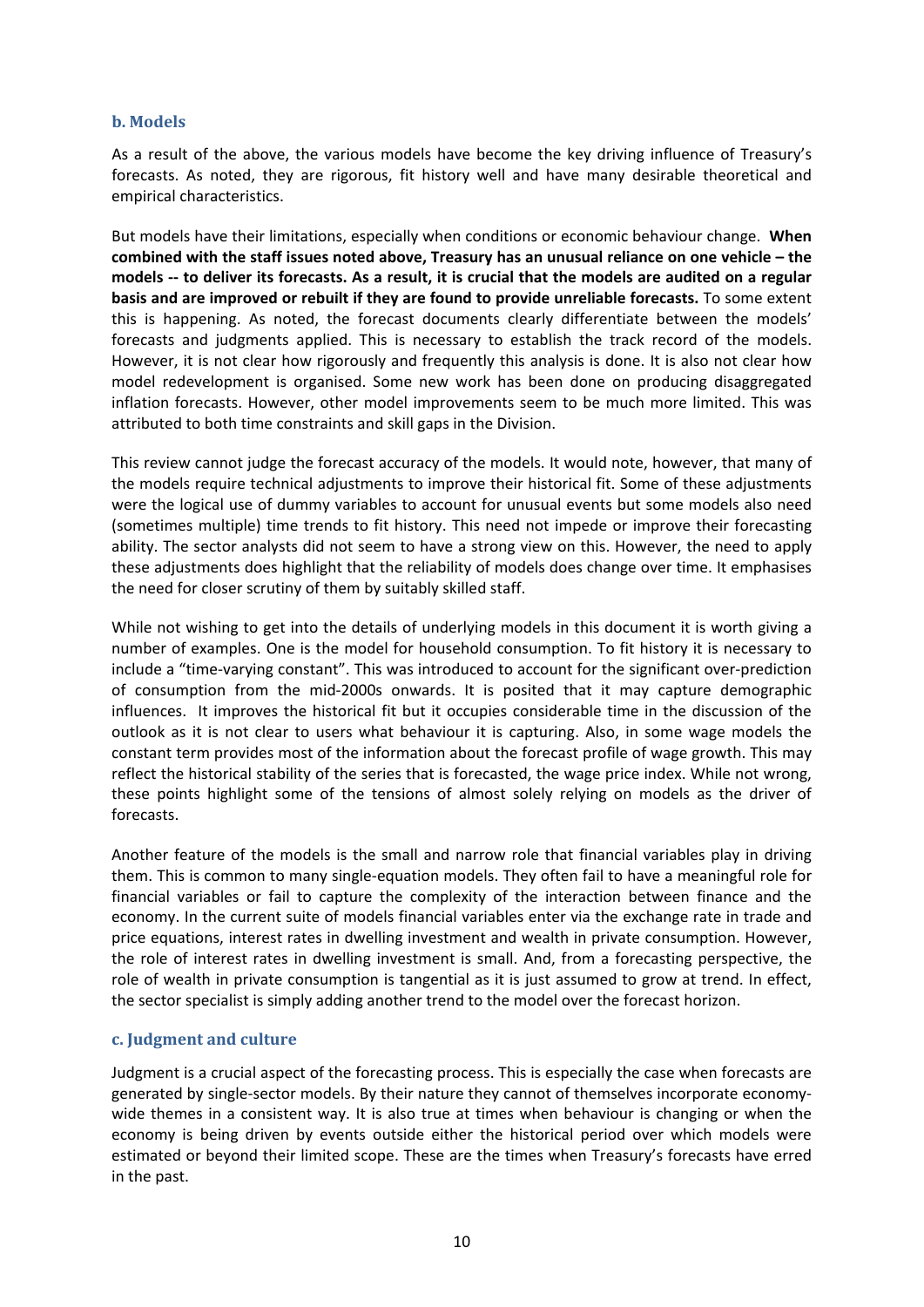As noted, the forecasting process in Treasury is very diligent in identifying one level of judgment, that applied by the sector analysts to their model forecasts. It was striking as well that everyone involved in the forecasting process was conscious of maintaining the integrity and credibility of Treasury forecasts. Much attention was focussed on producing a set of forecasts that was both internally consistent and consistent with how events had evolved since the last published Treasury forecasts.

But this appeared to be the main way that judgment was applied to the forecasts. Most emphasis was placed on technical issues, such as adjusting the model outcomes to offset past misses or presentational ones. With the presentational focus being the delivery of an internally consistent set of forecasts, a sensible profile or a logical evolution from the last set of published forecasts. There seemed to be less emphasis on bringing to bear deep sectoral expertise or a deep analysis of major macroeconomic themes that may be out of the ordinary. Senior members of MECD should drive these discussions.

Treasury does try to bring in external expertise to shape its judgment by discussing the outlook with private sector economists and liaison contacts. However, the former occurs late in the forecast round while the liaison function is still developing.

Reflecting their limited role in the modelling process very little focus seems to be devoted to assessing how financial factors could shape the outlook.

It is likely that a number of factors combine to limit the extent of sectoral and macro judgment. These would include the staff issues noted above and perhaps an institutionally cautious approach to developing and publishing non-consensus views. Senior members within MECD felt that sector analysts should have more ownership of their forecasts.

Treasury's forecasts also have to span the short-term – the next two years – and the medium to long term beyond that. The medium to long-term projections correctly assume a reversion to more normal economic conditions, including growth converging to potential and commodity prices reverting towards their underlying cost curves. These long-term assumptions are founded on rigorous internal analysis.

In spanning these time frames there is a risk that the short-term forecasts become "anchored" by the long-run assumptions and build in an inherent bias toward returning to normal conditions over the two-year forecast period. As an example, the 2005 review of forecasting concluded that it was appropriate to assume that growth in nominal GDP would return to a more normal 5-5-1/2% range over the coming forecast period. With the benefit of hindsight this was the wrong time to provide such forecasting guidance as the subsequent commodity price shock dominated actual outcomes. It is not clear whether such a rule of thumb anchored Treasury's nominal GDP forecasts over that period, resulting in large forecast errors. However, it highlights the need to strongly debate whether the factors that will drive a convergence to long-run assumptions will occur over the short-term forecast horizon. The review has no view on whether this occurs currently but it should be embedded in the forecast culture.

### **d. Systems**

Treasury's forecasting framework is built around spreadsheets and EViews programs maintained by the sector analysts and consolidated in larger and more elaborate spreadsheets (the NAFF spreadsheets) maintained by the National Accounts team. It is worth noting that several people highlighted strains in the NAFF spreadsheets. They entail significant linkage risks and seem to have regular errors. When these occur it is necessary for the sector analysts to recheck their numbers. This is problematic in the limited time available during the forecast round. It was noted that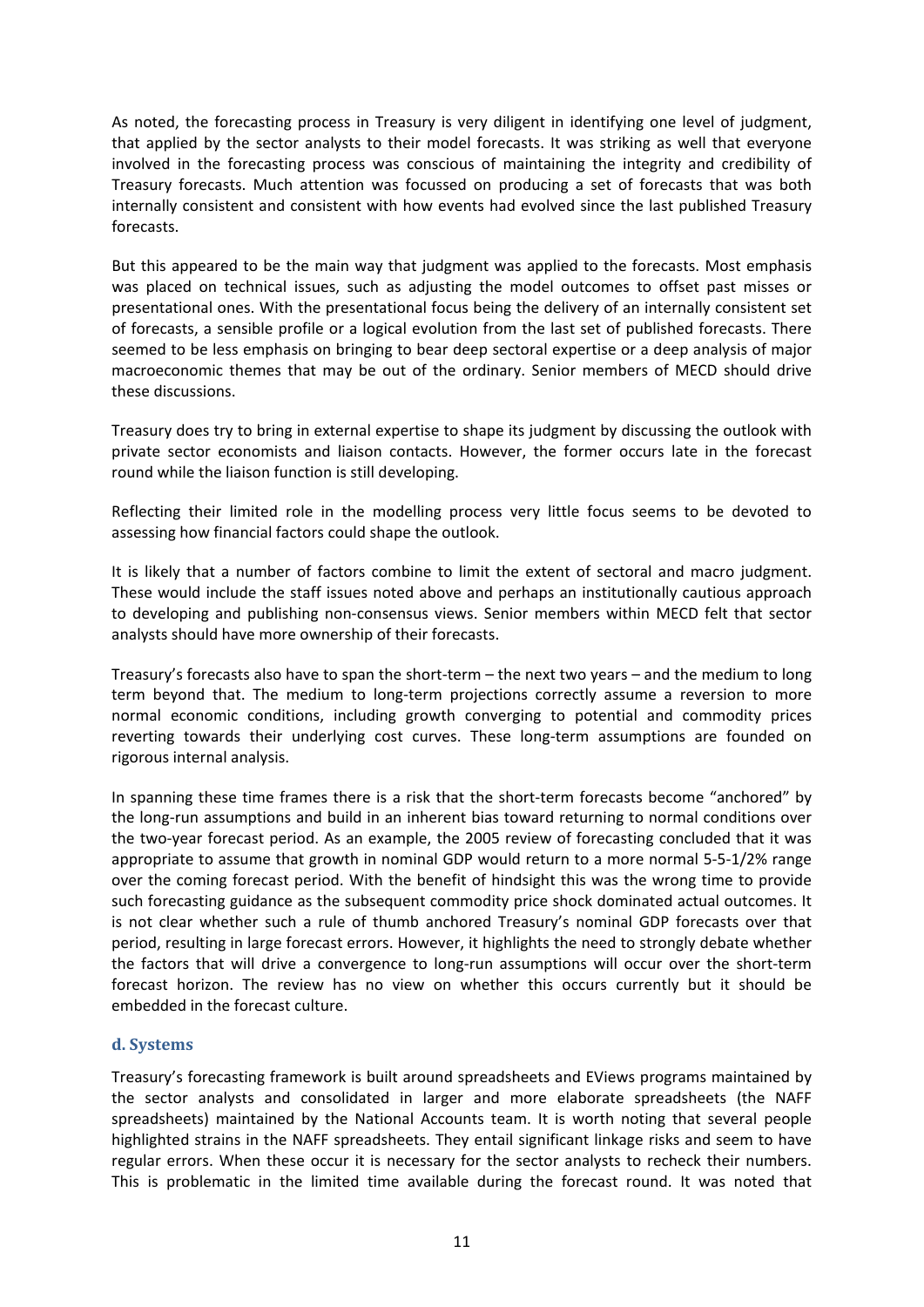Treasury's IT department has said that these spreadsheets are the largest and most complex in the Department. The National Accounts team noted that moving their framework from spreadsheets onto EViews may be more stable and more efficient.

### **e. Unfinished business**

The 2012 review made 11 recommendations to improve Treasury's macro and revenue forecasting and enhance the quality and transparency of Treasury's public communication. Most have been implemented but some are still a work in progress.

Each of the past three reviews highlighted Treasury's relative weakness in forecasting the GDP deflator. This was initially due to missing the decline in inflation during the early 1990's recession and more recently by the volatility in commodity prices. Both the 2005 and 2012 review concluded that more resources should be devoted to forecasting the GDP deflator and commodity prices. This has been reflected in the development of a rigorous empirical model for analysing long-run trends in Australia's terms of trade. Technical work has also been done on some domestic production deflators and a disaggregated approach to forecasting prices has been developed.

However, over the two-year forecast horizon commodity prices are assumed to remain unchanged. This reflects the considerable difficulty of accurately predicting them. Treasury's forecasts therefore remain vulnerable to large changes in commodity prices. This has been reflected in considerable overestimates of nominal GDP growth in recent years as commodity prices have fallen sharply. Overestimates of real GDP growth also contributed to forecast errors over this period. As commodities make up a much larger share of Australia's exports, this means that Treasury's GDP deflator and nominal GDP forecasts are more vulnerable to error than previously.

There is no easy solution to this issue. The current approach of assuming unchanged prices is reasonable and common practice. But it runs the risk of embedding large or persistent errors in Treasury's forecasts if commodity prices change much over time. The alternative of forecasting prices is very difficult and carries with it its own risks. An alternative would be to further expand the discussion of risks around the forecasts in the Budget papers by incorporating the views of privatesector commodity analysts into alternative Budget scenarios (see below). **On balance, there has been no improvement in Treasury's capacity to forecast the GDP deflator since the 2012 review.**

The review also recommended more use of scenario analysis around Treasury's central forecasts. Scenario analysis has been performed more regularly by Macroeconomic Group over recent years to frame internal discussion of economic issues. The Budget papers have also included a limited discussion of the impact of alternative scenarios on the Budget outcome. Within MECD's forecasting function, there has been little use of scenario analysis during forecast rounds. **This review observes that MECD's capacity to conduct rigorous scenario analysis is limited by its narrow analytical framework, iterative forecast process and systems involved.**

The 2012 review also recommended that it was important to embed a macroeconomic model (at the time the TRYM model) into the economic forecasting process as a complement to the existing forecasting framework and to facilitate the analysis of shocks to the economy. Treasury now subscribes to the AUS-M model. At the time of writing it does not form a meaningful part of the forecast round or of the Division's analysis of shocks. Some sector analysts compared their forecasts with AUS-M but these were exceptions. It was suggested that analysts have been unwilling to use of AUS-M because they do not have the required skill base. As existing staff have not used AUS-M for forecasting or scenario analysis there is no basis for judging its reliability as a forecast tool.

The report also recommended increasing Treasury's liaison function. This is happening. However, Treasury's liaison program is smaller and less intensive than the RBA's.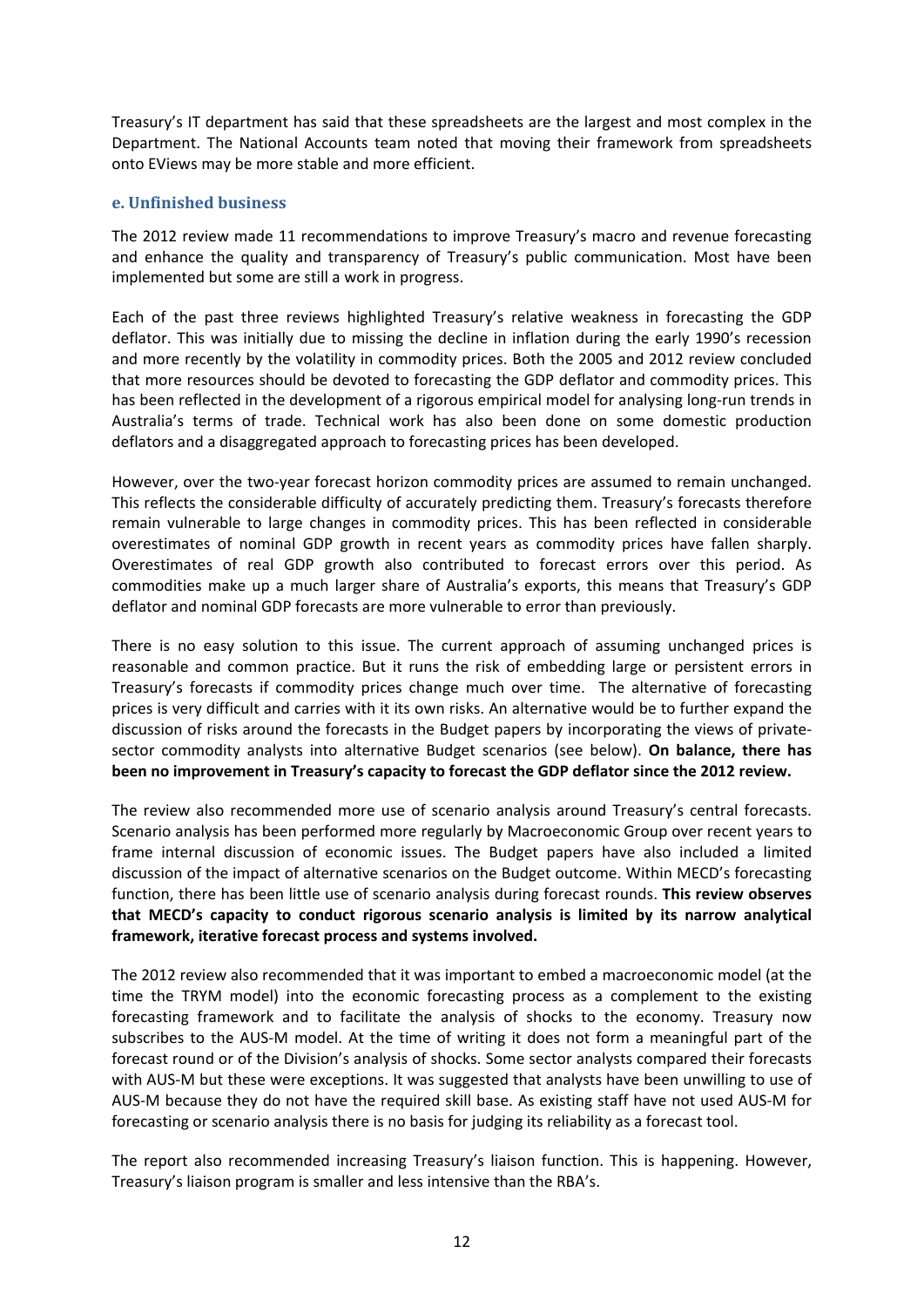# **3. Possible consequences**

In sum, the key features of Treasury's approach to forecasting include:

- The use of a small number of single-sector models. Though rigorous, they are by definition a narrow description of the economy;
- These are used by staff with short tenure in an environment of high turnover and, therefore, constrained transfer of institutional knowledge;
- Judgment is applied consistently but narrowly, with a focus on presentational and technical issues, rather than on thematic factors that may be driving the economy;
- By default Treasury has become unusually reliant on these single-sector models for forecasting purposes;
- Senior members of the Division have an informal and iterative role in the forecasts.

Consequences include:

- An institutional risk should the forecasting performance of the models not be audited over time and should they not be redeveloped as required;
- A framework that will bias towards trend-like, consensus outcomes;
- A high probability that structural changes or persistent shocks will not be adequately incorporated into the forecasts, either analytically or quantitatively. It must be acknowledged that this is a difficult task, not just for Treasury. Turning points will always be difficult to predict;
- A culture that does not allow enough time for individuals to gain well-rounded, macroeconomic analysis and forecasting skills, with some exceptions.

# **4. Recommendations**

Past reviews have shown that Treasury produces reliable forecasts most of the time but when economic conditions are unusual the forecasts become less reliable. This is not unusual. Indeed, it should be expected. However, it is during these times that policy makers require a more accurate assessment of the path of the economy and the risks around that. It is very likely that this tendency will persist under Treasury's current forecasting regime. This is partly due to the structure of the forecasting framework and simply a reflection of the fact that it is more difficult to forecast in unusual times.

The recommendations of this review are an attempt to produce better outcomes during these periods. The recommendations focus on bringing to bear: more rigorous analysis; a greater range of inputs and views; and a strengthening of the culture of the Division to make its analysis more nimble during these times. In doing so, they will reduce the institutional risk run by Treasury as a result of its rather narrow forecasting process. They should also make MECD more efficient.

The review is conscious of the need to remain largely inside existing resource constraints.

### **a. Broaden analytical inputs and contribution of senior staff**

Treasury should broaden the analytical inputs into its forecasting process in a number of ways.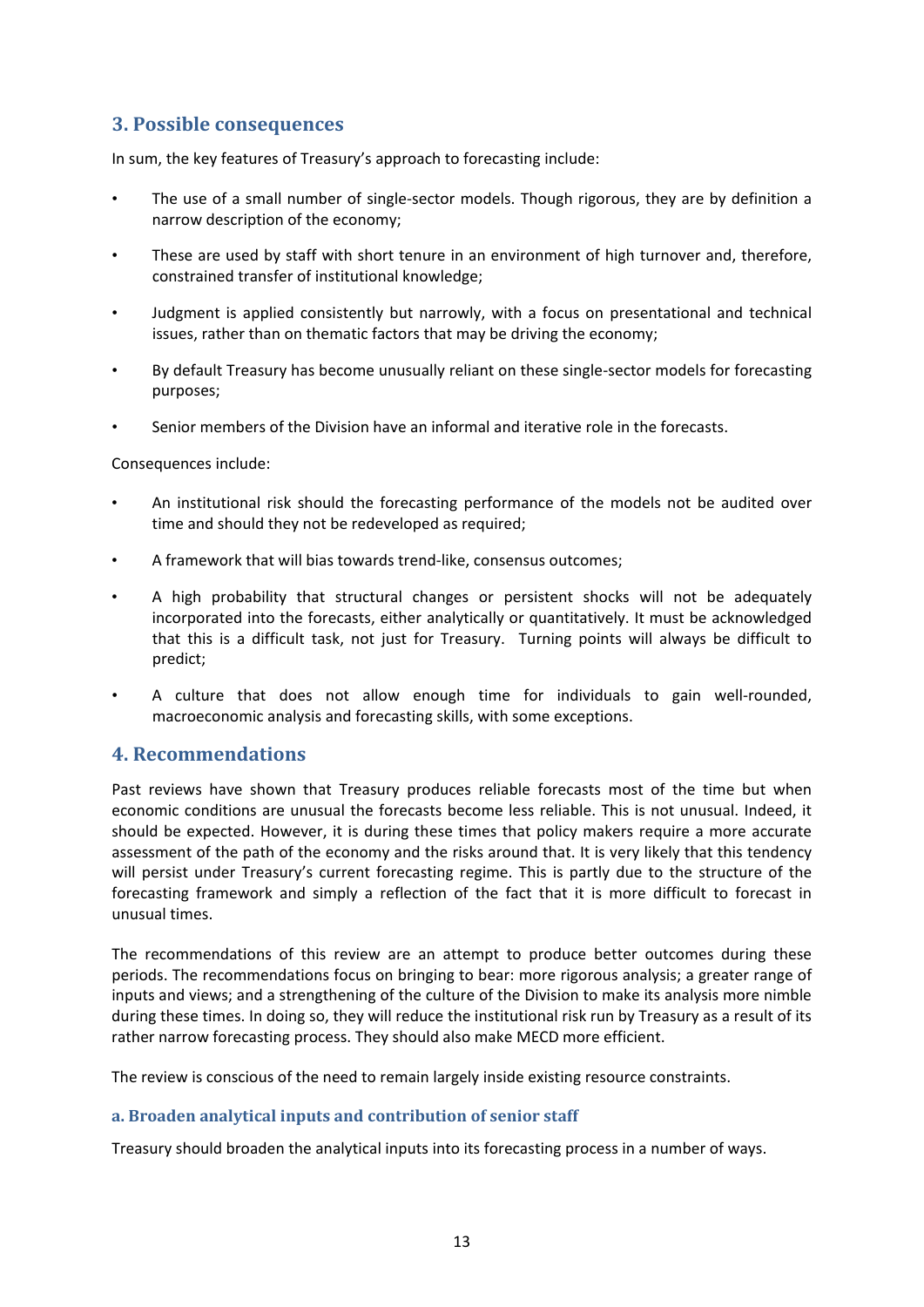The 2012 review recommended embedding an economy-wide model into the process. This should be done. It would provide a broader focus of discussion and improve the Division's ability to incorporate economy-wide shocks appropriately into the forecasts. A feature of Treasury's framework is that it is more limited than many other public sector forecasters. By construction it focusses on a narrow set of issues, the building blocks of the sector forecasts. This constrains the extent to which it can incorporate exogenous or atypical drivers of the economy in a coherent way. Introducing a model into the process would overcome some of these issues. It would also enhance the productivity of MECD by allowing more rigorous scenario analysis.

The model should not generate Treasury's final forecasts. It should be a means of identifying what are some of the key issues each forecast round. The Treasury subscribes to AUS-M, a TRYM-like model. Given its limited use to date it cannot be judged whether this model would be appropriate for forecasting purposes. Treasury should review its suitability for the task and also consider other alternatives.

Other analytical forecasting techniques should also be explored. These would complement the single-sector models used in the sector forecasts. These should include examining the forecasting properties of many of the partial indicators used by the sector analysts more rigorously. At present, the single-sector models drive the dynamics of the forecasts. When they miss (that is, when their residuals are large) some judgment is applied to smooth the forecasts.

A more rigorous use of potential leading indicators would tighten this judgment and also assist sector analysts in making judgments about the ongoing reliability of the current range of models. More ambitiously, a small-system VAR, similar to those used by the RBA could be developed. This could include a small number of variables to be forecast (say GDP, inflation, employment) and a small number of exogenous variables. This would provide another cross-check of the forecasts generated by the macro model and sector analysts.

In addition to these forward-looking quantitative techniques, Treasury should sharpen its analysis of current conditions in the economy. This is currently done by bringing together the analysis of the individual sector analysts. This analysis is rigorous. However, it could be formalised and quantified better through the application of nowcasting techniques. These are now commonly used by other public sector forecasters such as the Bank of England and also increasingly in the private sector. The main benefit of nowcasting is to reduce the uncertainty around the starting point of the forecasts.

As noted earlier, international developments enter Treasury's forecasts in a very narrow way, mainly via major trading partner growth. The linkages between Australia and the rest of the world are obviously more complex than this. Also the Australian economy frequently experiences themes that are consistent globally. Current examples include the weakness in corporate investment and sluggish growth in wages and prices. While it is difficult to formally quantify these common themes, they are important to understand and to incorporate into the discussion and judgment around the forecasts. To do this effectively IOU will need to be better integrated into the forecasting process and work closely with the rest of MECD in identifying global themes that may also shape Australia's outlook.

A feature of Treasury's forecasts is the limited role for financial variables to drive the cycle. This is appropriate for the projections and medium-term forecasts. But it is a constraint over the 2-year forecast horizon. Introducing an economy-wide model or some of the time series models mentioned above would go some way to resolve this issue. Financial variables are more rigorously embedded in them. That said most models fail to capture the full complexity of the role of finance in the economy. Qualitative judgment is also important. (See below).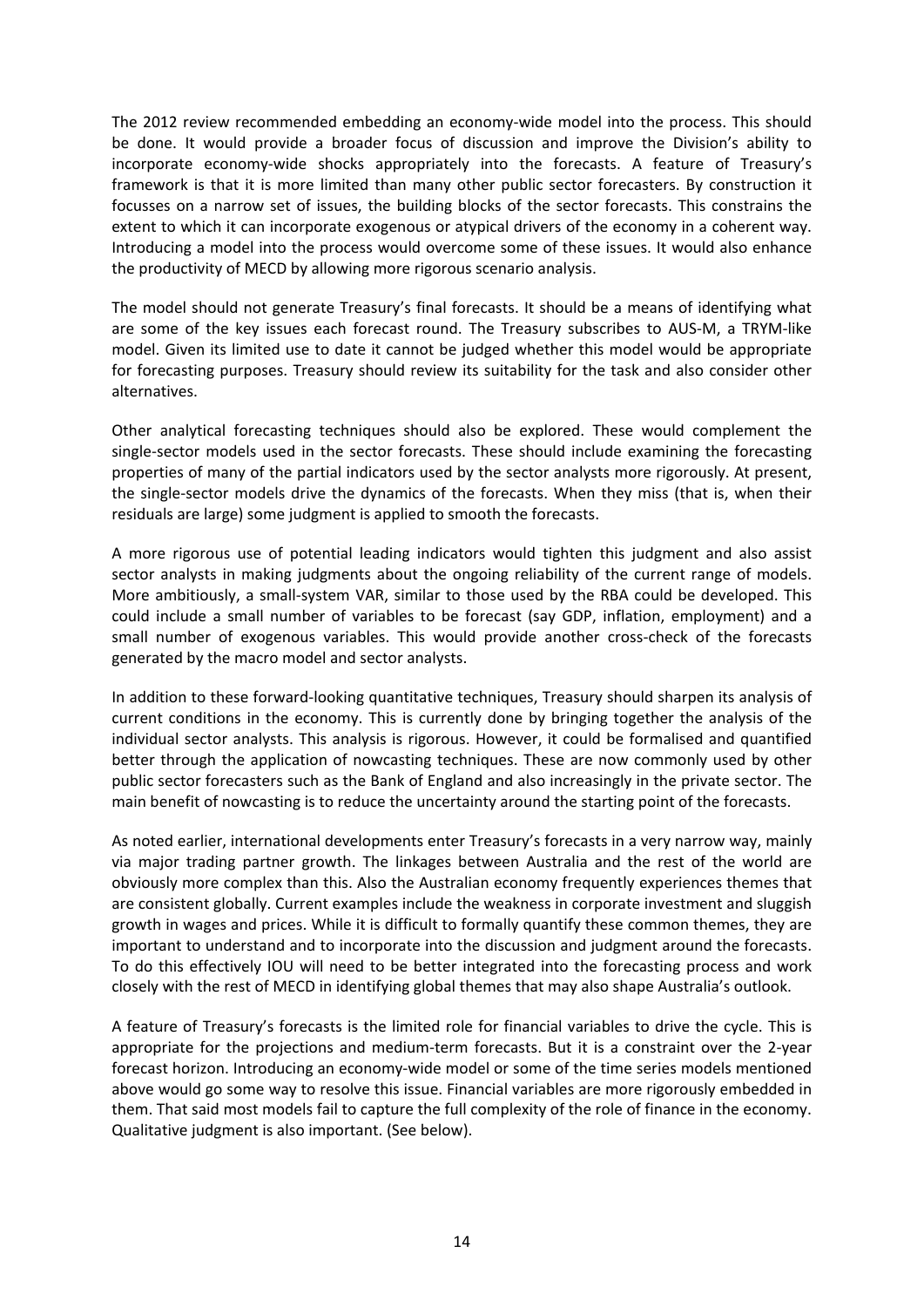The forecasting process could also be enhanced by greater scrutiny by a wider range of senior staff across the Group. At this stage forecasts are prepared by MECD and then presented to the Executive. It would be worthwhile drawing on the experience and expertise of senior members of MMPD or other Divisions in the preliminary discussions of the major macroeconomic themes that are likely to be relevant over the forecast horizon. This would sharpen the contribution of judgment in the forecasting process and greatly assist the less experienced staff.

### **b. Judgment, biases and culture**

Judgment needs to be applied in a more rigorous way, focusing on issues that may have a substantive impact on the forecasts rather than being weighted toward technical or presentational issues. This can be achieved in a number of ways.

More vigorous discussion of the risks around the exogenous assumptions underpinning the forecasts needs to be held at the start of the forecasting round. There is no one method for treating the exogenous variables in forecasting. Treasury's approach is common and reasonable. Forecasts by international agencies and consensus guide Treasury's forecasts of global growth, with Treasury tilting its numbers depending on its assessment of risks. Commodity prices and the exchange rate are held constant and short-term interest rates evolve with market pricing. This leaves Treasury's forecasts vulnerable to any changes in these common sources of shocks to the Australian economy.

While such a discussion would not change the central path of the forecasts it would allow a better calibration of the risks and their presentation, (see below).

One way to do this would be to more actively engage with those who had well-formed but nonconsensus views. This is especially the case for commodity prices given the heightened vulnerability of Treasury's forecasts to changes in them. Typically, such views reside in the private sector not the public sector. Greater liaison between Treasury and private sector commodity price analysts would be beneficial. More generally the structure of meetings and engagement with external parties should be reorganised. External parties should be met early in the forecast round rather than toward the end of the process.

More focus should also be given to issues that may be beyond the scope of the single-sector models to capture or are atypical. In addition, questions about whether the economy will converge on the long-run projections over the two-year forecast period should be debated vigorously to prevent the short-term forecasts from becoming anchored by the projections.

Like most forecasting processes, Treasury's has a limited role for financial factors to drive the cycle. Introducing an economy-wide economic model would go some way to resolve this limitation. But, even here, the role of finance is limited. Treasury's ability to incorporate financial influences on the economic outlook would be enhanced by greater monitoring of the area. This should include examining a range of high-frequency market data that typically signal some stresses in financial markets as well as monitoring low-frequency financial developments such as the evolution and quality of private sector balance sheets and financial decisions. This type of work is already done in international agencies such as the BIS and IMF and central banks in their Financial Stability Reviews. As a starting point Treasury could simply leverage off this work and augment it with closer liaison with domestic and international financial intermediaries.

### **c. Staff**

The number of staff in the Division is adequate to fulfil its forecasting and other tasks. However, if it is decided to embed an economy-wide model more fully in the forecast process and to develop time series or leading indicator models to broaden the range of inputs in the process it will be necessary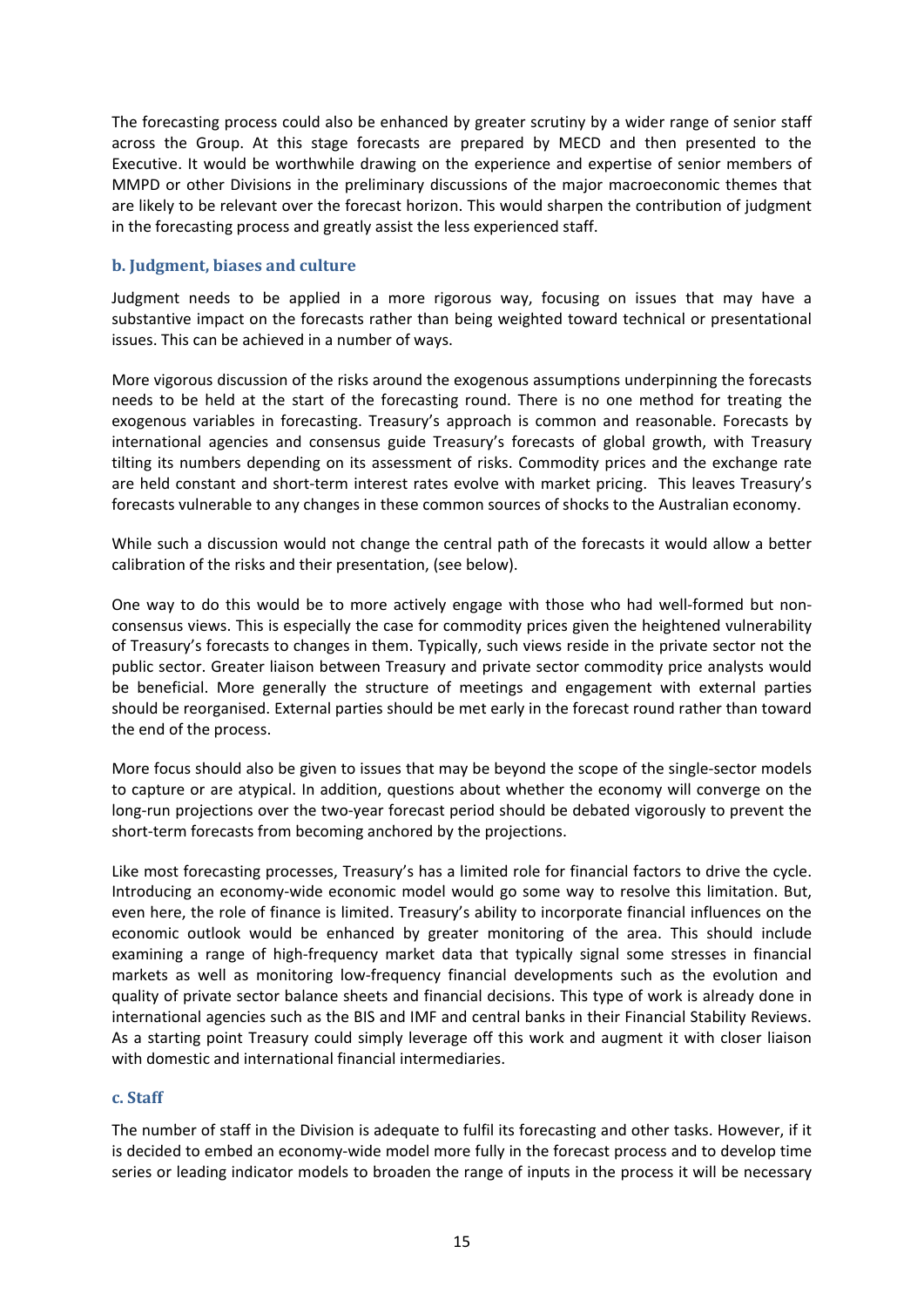to draw on staff members with strong econometric and macro skills or add an additional staff member with those skills.

Ideally a small team would be set up in MECD to manage the quantitative aspects of the forecasts. It would consist of a senior person with strong econometric and macro skills, working with a technically strong member of the sector analysts and perhaps a graduate.

This team would be responsible for generating the forecasts using AUS-M and also leading any scenario analysis conducted by the Division. It would also develop a broader suite of time series and leading indicator models, work with the sector analysts on their single-sector models and, on a regular basis, audit the forecasting performance of those models.

If an objective of staff development in the Division is to produce people with sound long-term macro judgment then management of the staff of MECD should be more structured. Ideally, the Division should be structured to ensure that there are a number of analysts who have worked on a range of Australian sectors before analysing and forecasting the whole economy. Staff with strong technical skills should be given the opportunity to work in the quantitative unit recommended above.

A number of people suggested that the sector analysts should take more ownership of their forecasts. One suggestion was to have each sector analyst present on their sector, including a discussion of model failures and enhancements, once a year. This would make model review and development more transparent.

### **d. Systems**

As the NAFF spreadsheets are crucial to the process Treasury should investigate whether in fact they have become too large, complex and possibly unstable. Treasury should also explore whether the National Accounts team's suggestion of migrating the NAFF spreadsheets to EViews is feasible.

### **e. Presentational material**

If the recommendations about models, staff and systems are followed then MECD's capacity to run a range of economic scenarios would be significantly enhanced.

The Budget papers could also be enhanced by extending the discussion of the risks around the outlook. Budget Statement 7 currently provides some sensitivity analysis of Budget outcomes to a range of economic parameters. This is useful. An addition that could be made would be to examine how the Budget outcomes would vary if Consensus forecasts were achieved rather than Treasury's. An advantage of doing this would be to illustrate how the Budget might look if the views of external parties were applied rather than Treasury's. In conducting this analysis, exploring how the Budget would look if the extremes of the Consensus range were achieved would also be useful. For example, how would the Budget look if either the high or low Consensus estimate of nominal GDP growth were met?

Alternatively, forecasts based on the range of Consensus commodity price forecasts could also be presented.

# **5. Conclusion**

If the recommendations of this review are followed a Treasury forecasting round would proceed as follows: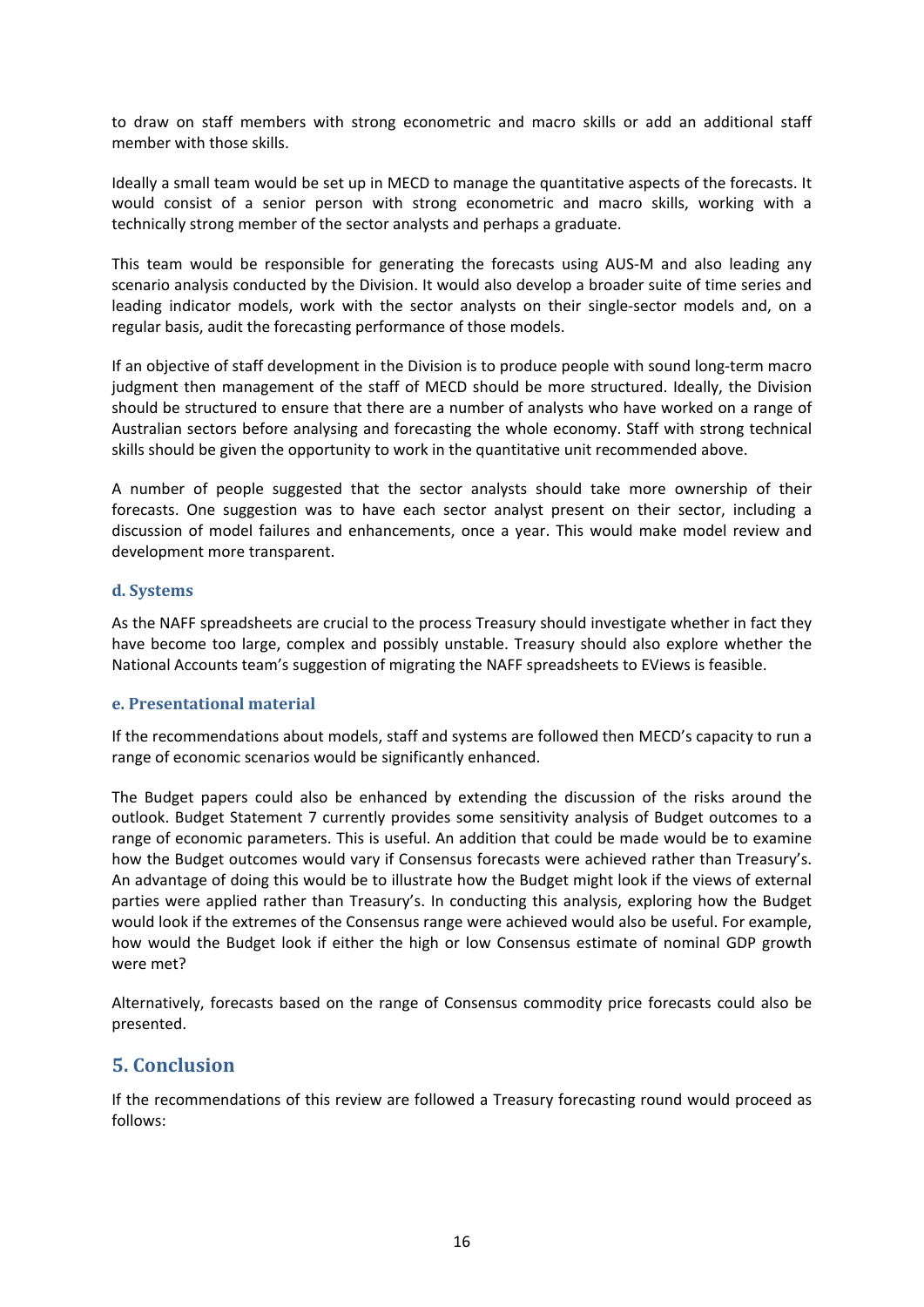- Liaison with businesses, financial institutions, other forecasters, including commodity price forecasters would be held at the start of the forecast round;
- A detailed qualitative discussion of some of the major medium-term themes working through the domestic and global economies would be held. A conclusion about how these may lead to persistent or atypical trends in the economy would be drawn as would an assessment of whether Treasury's quantitative tools could capture them. This should be led by senior members of MECD with contributions from other relevant Divisions;
- The assumed path of the exogenous variables would be set. A detailed discussion of the risks around those variables would be held at this stage, forming the basis for possible scenario analysis;
- Forecasts would be generated by an economy-wide model using the assumed path of the exogenous variables, including the rest of the world, commodity prices and the exchange rate. Note that an alternative path, endogenising the exchange rate and interest rates via a policy reaction function could also be run at this stage. This would show how the outlook would look as it might in a real-world scenario;
- Sector analysts would then present their forecasts, including those generated by their singlesector models, leading indicator models and sector expertise. These would be reviewed against the results of the full model. Discussion should focus on whether the model or the sector-specific work is capturing the main themes;
- Based on the qualitative review of: major themes; the model-based forecasts; and the sector forecasts a transparent assessment of whether and how judgment should be applied to the forecasts should be held. This should be led by senior members of MECD. Key considerations would be whether the models or sector work were broad enough to capture other background influences at work in the economy. If they are not, then a discussion of how they may be adjusted would be necessary;
- A set of forecasts that incorporated the full model, sector inputs, qualitative and quantitative judgment would be produced;
- Presentation of forecasts at JEFG.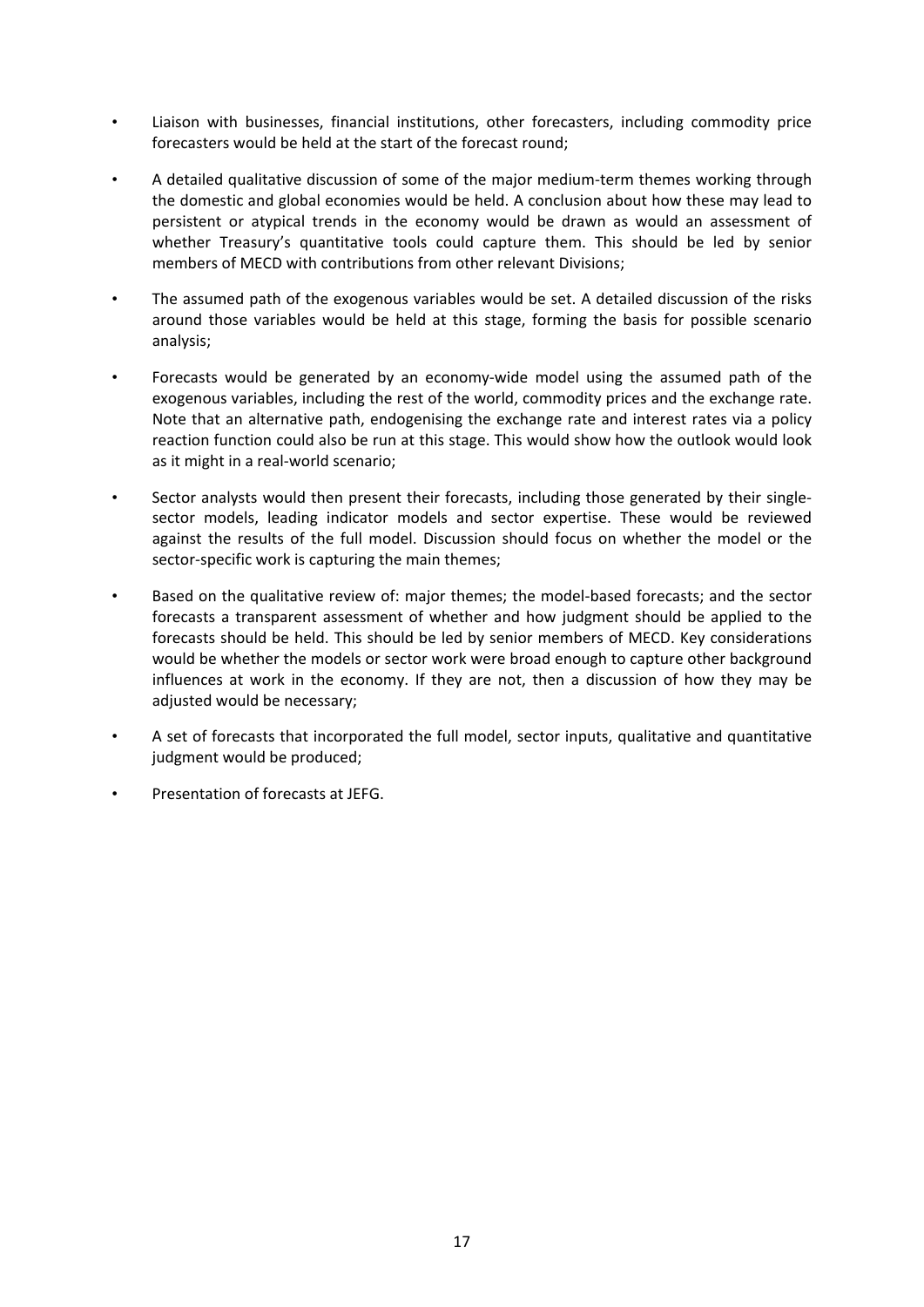# **Bibliography**

Bank of England, (2013), "Response of the Bank of England to the Three Court-Commissioned Reviews", March.

Burgess, S. et.al. (2013), "The Bank of England's forecasting platform: COMPASS, MAPS, EASE and the suite of models", Bank of England Working Paper No. 471, May.

Chang, A. and Hanson, T. (2015), "The Accuracy of Forecasts Prepared for the Federal Open Markets Committee", Finance and Economics Discussion Series 2015-062.

Clements, M. and Hendry, D. (2002) "Economic Forecasting", Blackwell Publishing.

Delbreck, F. et.al. (2008), "The Evolution of Forecasting and Policy Systems (FPS) at the Reserve Bank of New Zealand", Discussion Paper 2008/19.

Gervais, O. and Gosselin, M. (2014), "Analysing and Forecasting the Canadian Economy through the LENS Model", Bank of Canada Technical Report 102, July.

Huntley, J. and Miller, E. (2009), "An Evaluation of CBO Forecasts", Working Paper Series 2009-02, CBO August.

Jaaskela, J. and Jennings, D. (2010), "Monetary Policy and the Exchange Rate: Evaluation of VAR Models", RDP 2010-07.

Lowe, P. (2010), "Forecasting in an Uncertain World", Address to Australian Business Economists Annual Forecasting Conference, December.

Office for Budget Responsibility, (2011), "Forecasting the Economy", Briefing Paper No. 3.

O'Neill, T. (2005), "Review of Canadian Federal Fiscal Forecasting", O'Neill Strategic Economics, June.

Pagan, A. (2003), "Report on Modelling and Forecasting at the Bank of England", Report to the Court of Directors of the Bank of England.

Pagan, A. and Roberston, J. (2004), "Forecasting for Policy" in Clements, M. and Hendry, D. Economic Forecasting, Blackwell.

Schoefisch, U.D. (2007), "Review of the Model-Based Approach to Macroeconomic Forecasting at the New Zealand Treasury", NZ Treasury, July 2007.

Stockton, D. (2012), "Review of the Monetary Policy Committee's Forecasting Capability", Report presented to the Court of the Bank of England, October.

Tulip, P. and Wallace, S. (2012) "Estimates of Uncertainty around the RBA's Forecasts", RDP 2012-07.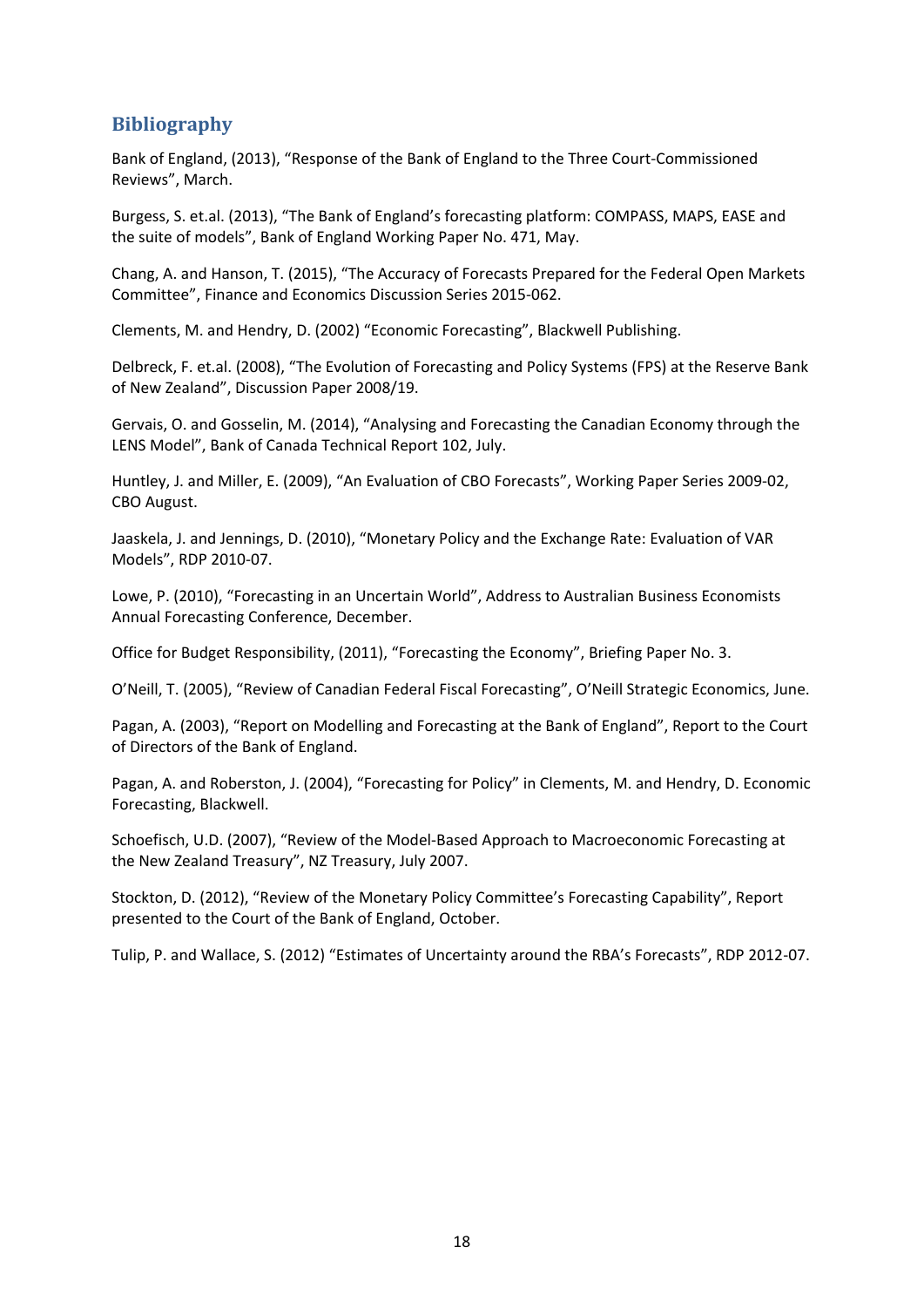# **Appendix 1 – Aspects of forecast performance**



### Figure 1: Evolution of Nominal GDP Forecasts

Note: Budget forecast is for the budget year (for example, the 2014-15 Budget forecast is for 2014-15).

Budget forecasts have over-predicted nominal GDP growth in four of the past five years. This was due to both misses on real GDP growth and the GDP deflator.



# Figure 2: Evolution of Real GDP Forecasts

Note: Budget forecast is for the budget year (for example, the 2014-15 Budget forecast is for 2014-15).

There has been a tendency for the Budget to over-predict real GDP growth in the past few years, with Budget forecasts for growth in real GDP exceeding the actual outcome in each of the past five years. The mean error was 0.5 per cent in that time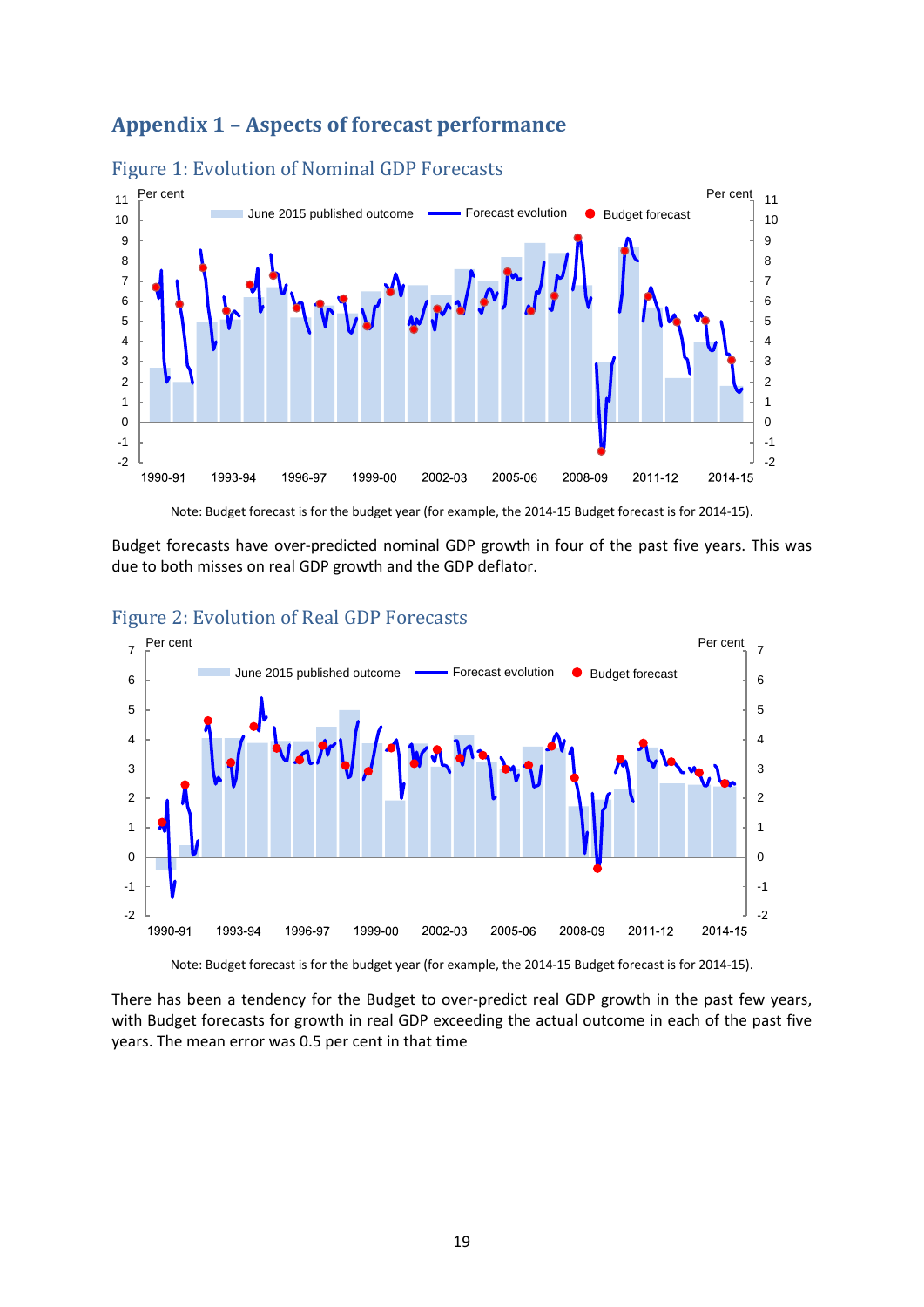### Figure 3: Evolution of GDP Deflator



Note: Budget forecast is for the budget year (for example, the 2014-15 Budget forecast is for 2014-15).

The GDP deflator has grown more slowly than predicted in four of the past five years. The mean error in that time was 0.6 per cent, slightly higher than that of real GDP growth.





Note: Chart is as at the 2015-16 Budget. This chart plots the Budget forecast errors on nominal non-farm GDP growth and on tax receipts growth (excluding capital gains tax) from 2002-03 to 2014-15. Forecast error for 2014-15 is an estimate.

The under-prediction of tax revenues has been broadly consistent with the over-prediction of nominal GDP growth over this period.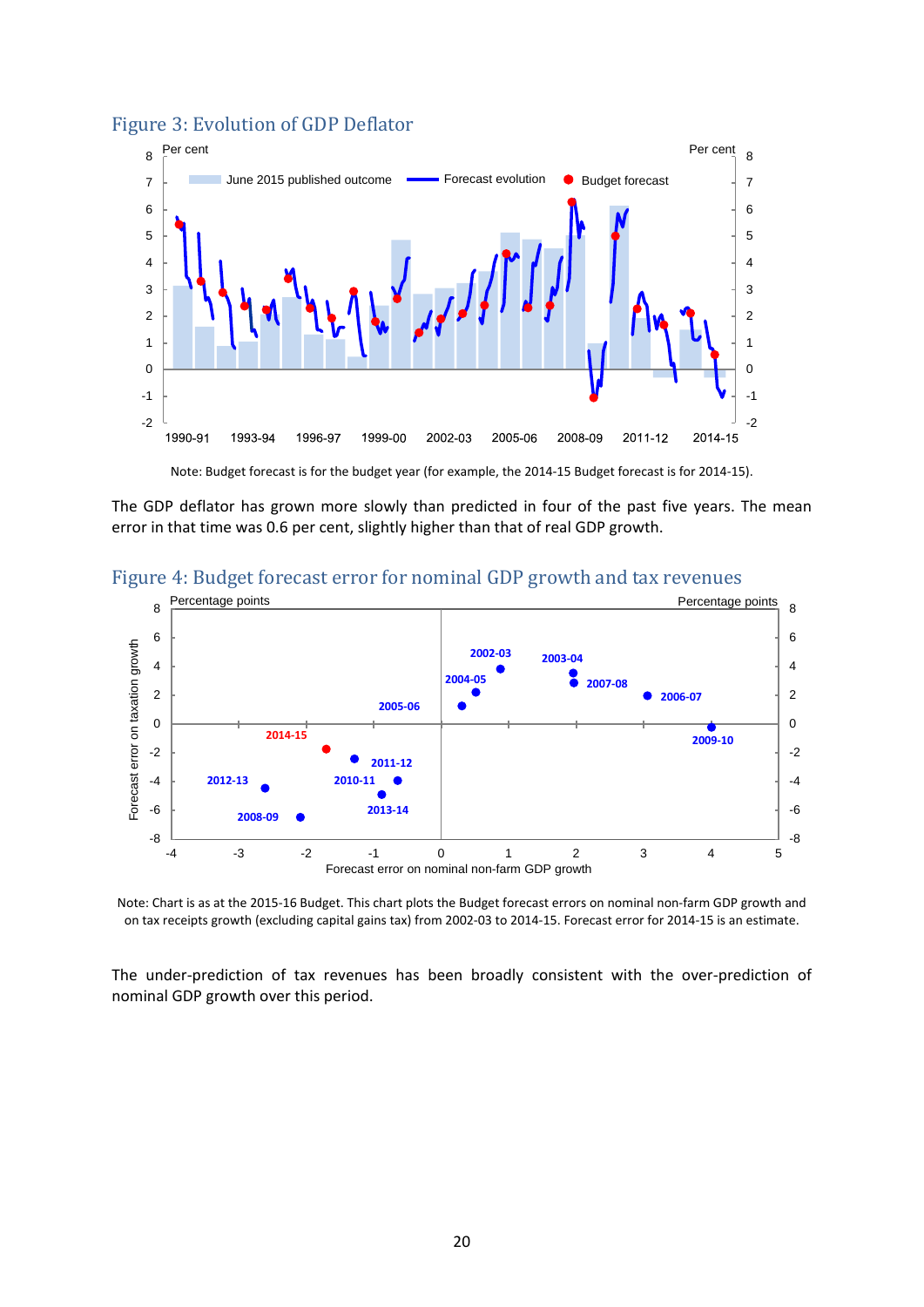# **Appendix 2 – Public Sector Forecasting processes[9](#page-20-0)**

# **CANADA**

### **Bank of Canada**

- The main model for macroeconomic projections is ToTEM (Terms-of-Trade Economic Model). This is a large-scale multi-sector DSGE model that reflects the consensus view of key Canadian macroeconomic linkages.
- ToTEM is complemented by LENS (Large Empirical and Semi-structural model), which is a large-scale macroeconomic general equilibrium model. It is based on a system of estimated reduced-form equations that describe the interactions among key macroeconomic variables.
- Regional offices regularly visit firms, associations, and provincial governments to assess economic developments.

### **Finance Canada**

• The Canadian Department of Finance tracks, evaluates and forecasts Canada's economic performance. It regularly surveys private sector economists on their views on the economic outlook. The average of private sector economic forecasts has been used as the basis for fiscal planning since 1994.

# **EUROPEAN MONETARY UNION**

### **European Central Bank**

- The economic forecasts are a combination of national and euro-wide perspectives. The forecasts for each economy are aggregated and consistency at the euro area level is then assessed.
- The ECB does not provide details on how the forecasts for each economy are constructed, except to say that each country is different.
- The ECB has developed a euro area DSGE model called the New Area-Wide Model. Its design has been guided by two main considerations: to provide a comprehensive set of core projection variables; and to allow conditioning on monetary, fiscal and external developments which are an important element of the projections.

# **INTERNATIONAL INSTITUTIONS**

### **Organisation for Economic Cooperation and Development**

- Most countries in the OECD are modelled separately. Near-term forecasts are based on a suite of statistical models using high frequency indicators. The rest of the world is modelled through regional blocks.
- The core of each of these country models consists of a production function determining output in the long term; a wage-price block; a description of the government sector;

<span id="page-20-0"></span> $9^9$  The material in this appendix was prepared by Angelia Grant.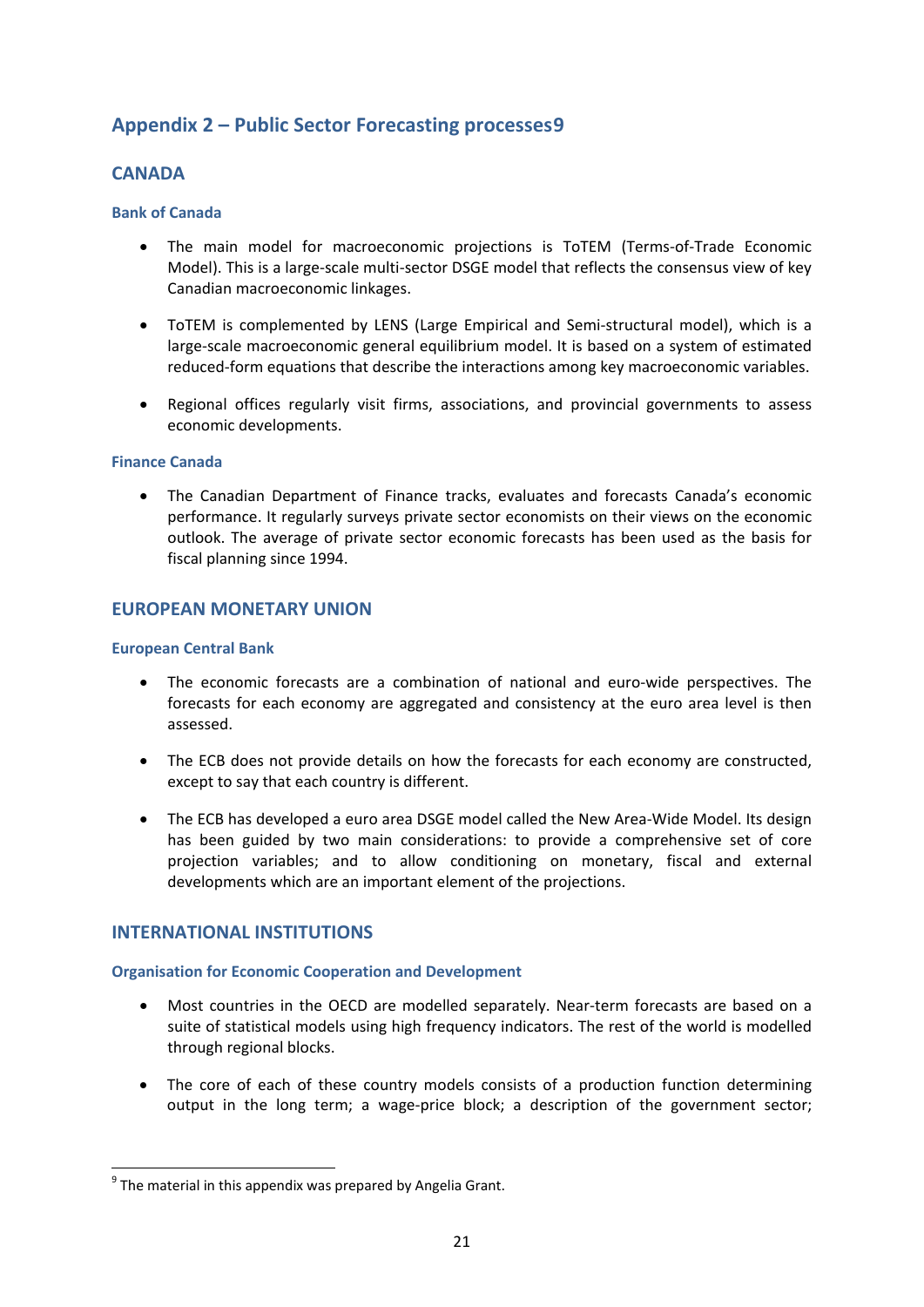consumption, personal income and wealth; international trade; and financial markets. An error-correction structure is used in the estimated equations.

• The OECD also uses the NiGEM model of the British National Institute of Economic and Social Research, which is structured around national accounting identities. Linkages in NiGEM take place through trade and competitiveness, interacting with financial markets and international stocks of assets.

#### **International Monetary Fund**

- The IMF's World Economic Outlook presents an analysis of global economic developments in the near and medium term, with projections for up to four years into the future. These forecasts are compiled using a 'bottoms-up' approach. That is, country teams generate projections for individual countries. These are then aggregated, and a series of iterations are undertaken where the aggregates feed back into individual country forecasts. Because forecasts are made by the individual country teams, the methodology can vary from country to country and series to series depending on many factors.
- The IMF also publishes the Fiscal Monitor, which analyses the latest public finance developments and provides medium-term fiscal projections. These fiscal projections for individual countries are prepared by IMF desk economists, and assume that announced policies will be implemented.

### **NEW ZEALAND**

#### **New Zealand Treasury**

- NZTM (New Zealand Treasury Model) is an integral part of the forecasting process. This model is a macroeconomic general equilibrium model, initially based on the Murphy Model of Australia, but adjusted to allow for differences in data and institutional structures.
- A number of indicator models, which are typically single-equation models, are used for short-term forecasts. These models are designed to use available data as well as sector analysts' judgement to formulate short-term forecasts. These forecasts are then put into NZTM as if they are historical data. Judgement is used is to smooth the adjustment between short-run forecasts and the model's forecast of the dynamic path.
- There is an internal panel of senior Treasury staff that review the forecasts and a panel of external experts which include academic scholars and ex-public and private sector forecasters. There is also a business liaison program. The Treasury has commissioned external reviews of its forecasting performance and carries out regular monitoring of its forecasting performance.

### **Reserve Bank of New Zealand**

- NZSIM is the central structural forecasting model used by the RBNZ. It is a DSGE model based on optimising economic agents who are subject to constraints and market frictions.
- Statistical models are used as a cross-check for the central forecasts and provide a basis for incorporating judgement into the final published forecasts. The suite of statistical models contains a broad range of models. For example, the smallest models in the suite use a single indicator to forecast the variable of interest, while the largest model contains around 400 series. They include factor models, bivariate indicator models, VARs and BVARs.
- Economists at the Reserve Bank also regularly visit businesses.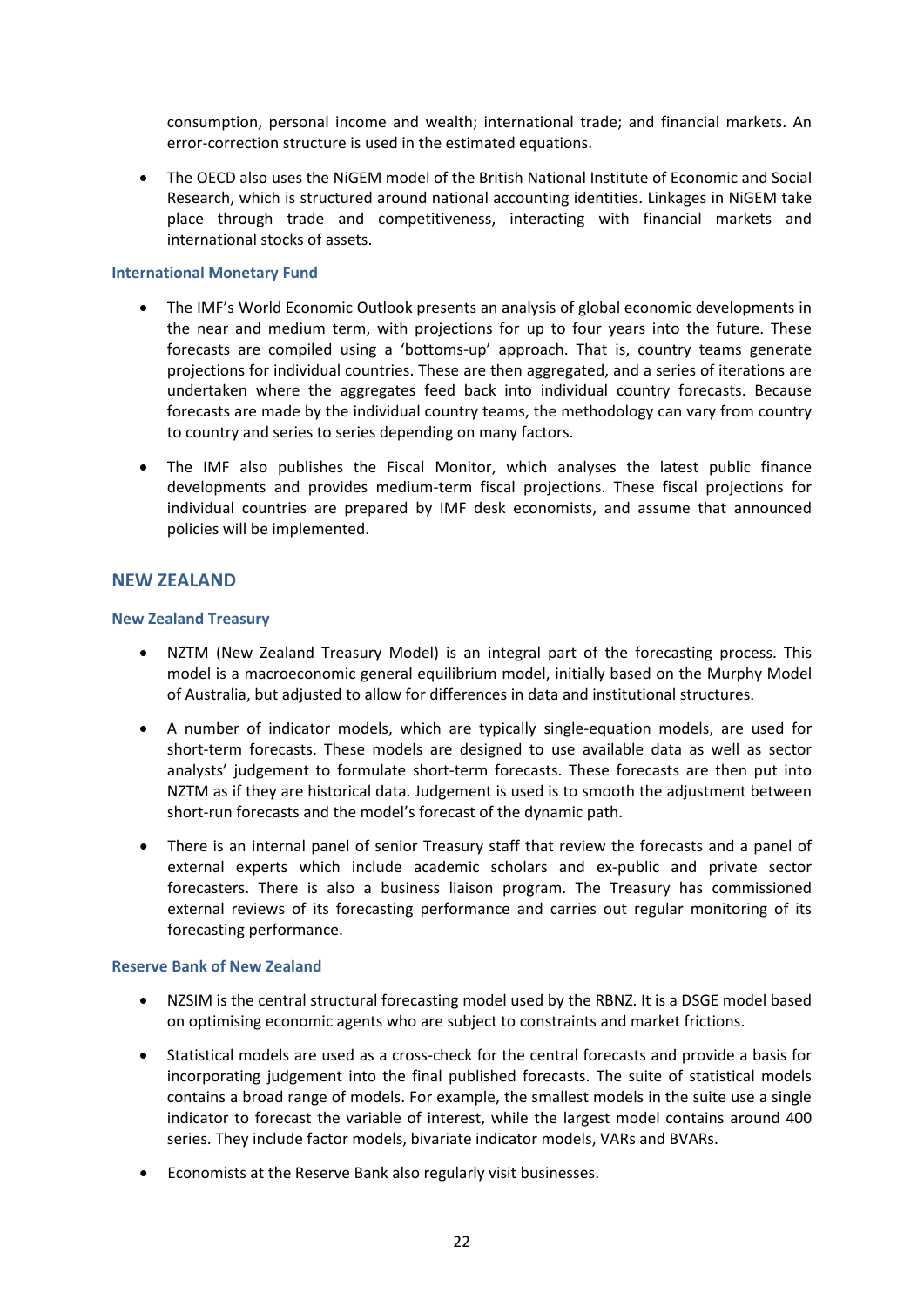### **UNITED KINGDOM**

### **Bank of England**

- The central organising model is COMPASS. This replaced the previous central organising model, BEQM, which had been in use since 2003. An enhanced and updated suite of models was introduced in 2011 alongside COMPASS.
- COMPASS (Central Organising Model for Projection Analysis & Scenario Simulation) is an open economy New Keynesian DSGE model. The purpose of the central model is to provide an organising framework to help frame the discussions of the key forces shaping the current state of the economy and how they might affect the forecast. The surrounding suite of models and tools provide ways to cross-check, interrogate and adjust the forecast.
- The suite of models used alongside COMPASS include: (1) various extensions of COMPASS to incorporate economic shocks and channels missing from the baseline model (e.g. energy and financial sector); (2) models which expand the scope of the forecast (e.g. the post transformation model and the balance sheet model); and (3) models which generate alternative forecasts.
- In the third category, there are around 15 models in this statistical suite; they are normally used to produce judgement-free forecasts which act as a cross-check on the forecasts. The majority use simple econometric relationships, such as error correction models.

### **Office for Budget Responsibility**

- The Office for Budget Responsibility was created in 2010 to provide independent and authoritative analysis of the UK's public finances. It produces five-year forecasts for the economy and public finances twice a year. It also assesses the long-term sustainability of public finances.
- The main tool for producing the economic forecasts is a large-scale macroeconomic model, but it also uses various auxiliary analytical tools, examines recent data and assesses alternative economic forecasts.
- The large-scale macroeconomic model was originally designed and developed by the Treasury, but is now jointly maintained and developed by the Treasury and the OBR. The model is principally a model of the economic activity described and recorded in the national accounts.
- There is wide consultation undertaken on the forecasts. This includes consultation with representatives from the Bank of England, the National Institute of Economic and Social Research (NIESR), the European Commission (EC), the OECD and the IMF as well as government economists and other analysts. The OBR has an advisory panel of economic and fiscal experts to advise on their work program and analytical methods.

### **UK Treasury**

- Since 2010, the responsibility for producing all official economic and fiscal projections has been transferred from the UK Treasury to the independent Office for Budget Responsibility.
- The UK Treasury publishes monthly reports on private sector forecasts.